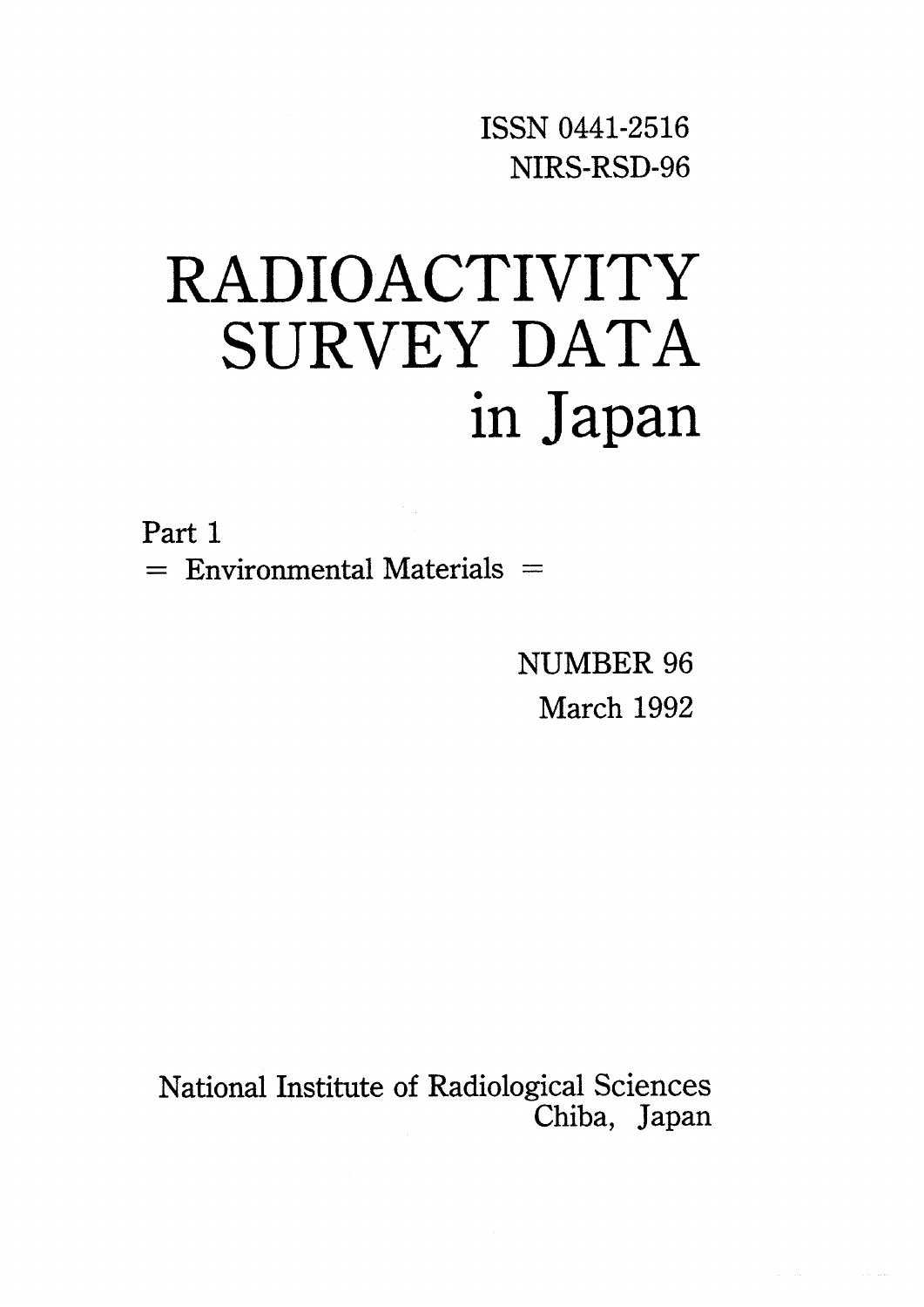# Radioactivity Survey Data

### in Japan

### Number 96

### March 1992 part  $1 =$  Environmental Materials =

#### Contents

| Environmental and Dietary Materials                               |
|-------------------------------------------------------------------|
| (Japan Chemical Analysis Center)                                  |
|                                                                   |
| 2.                                                                |
| 3.                                                                |
| Determination of Stable Strontium, Calcium and Potassium  4<br>4. |
| 5.                                                                |
| ճ.                                                                |
|                                                                   |
| (for domestic program)                                            |
| -2 Strontium-90 and Cesium-137 in Rain and Dry Fallout 11         |
| (for WHO program)                                                 |
| (2)<br>Strontium-90 and Cesium-137 in Airborne Dust 13            |
| (3)<br>Strontium-90 and Cesium-137 in Service Water 15            |
| (4)                                                               |
| (5)                                                               |
| (6)                                                               |
| (7)<br>Strontium-90 and Cesium-137 in Sea Sediments 21            |
|                                                                   |

Editted by National Institute of Radiological Sciences, under the supervision of Science and Technology Agency of Japanese Government.

#### Page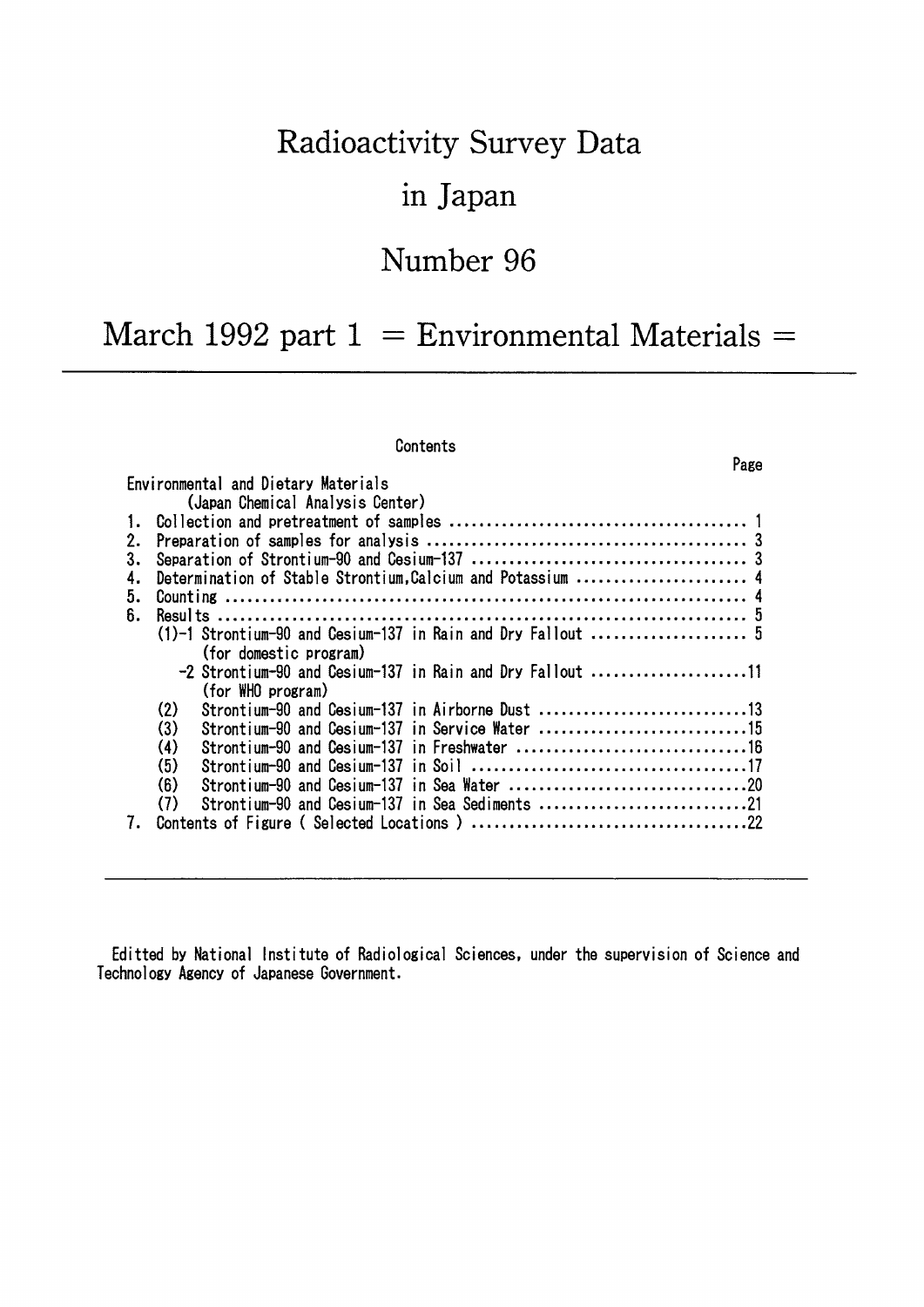#### Environmental and Dietary Materials<sup>\*</sup>

(Japan Chemical Analysis Center)

1. Collection and pretreatment of samples

(1) Rain and dry fallout

Rain and dry fallout was collected monthly on asampling tray, approximately  $5000 \text{ cm}^2$  in area, which was filled with water to a depth of lcm at the beginning of every month.

Strontium and cesium carrier solutions were added after the sample was filtered. The tray was washed with 52 of distilled water and the washing was combined to the filtrate.

The sample was passed throush a cation exchange column (500 m  $\ell$  of Dowex 50W X8, 50 $\sim$ 100 mesh. Na form) at a rate flow of 80 m  $\ell$ /min.

#### (2) Airborne dust

Airborne dust was collected by an electrostatic precipitator or a filter air sampler for every threemonths at a rate of more than 3000  $m<sup>3</sup>$  per month. The sampling was done 1 to 1.5 meters above the ground.

(3) Service water and freshwater

Service water, 100  $\ell$  each. was collected at the intake of the water-treatment plant and at the tap after water was left running for five minutes. Strontium andcesium carriers were added to the filtered water sample. The subsequent process was the same as that describedin the section (1). Freshwater was treated in the same Way aS the service water.

 $(4)$  Soil

Soil was collected from the location in the spacious and flat area without past surface disturbance caused by duststorms, inflow and out flow due to precipitation, etc.. Any places located under trees in a forest, in astony area or inside of river banks were avoided. Soil was taken from two layers of different depths, 0-5cm and 5-20cm. The soil lumps were crushed by hands and driedin a drying oven regulated lO5℃. The soil was then passed through a 2mm sieve to remove plant roots and pebbles.

#### (5) Sea water

Sea water was collected at the fixed stat ions where the effect of terrestrial fresh water from rivers was expected to be negligibly small. A special consideration was also given to weather conditions. The sampling was carr ied out when there was no rainfall for the last few days. To prevent contamination, water samples were collected at the bow of a sampling boat just before she stood still by scooping surface water using a polyethylene bucket. Immediately after the collection, the samples were acidified to a pH lower than 3 by adding concentrated hvdrochloric acid in a ratio of  $lm\ell$  to 1  $l$  of sea water, and then stored in 20  $\ell$  polyethylene containers. The sampling equipments as well as containers were thoroughlv rinsed with dilute hydrochloric acid and then with distilled water before use. Two hundred milliliters of sea water was also collected at the same stations for the determination of chl-Orinity.

 $(6)$  Sea sediments

Sediment was collected in the same area as that for the sea water sample, taking the following criteria into account:

- a. The depth of water exceeds 1 m at low tide.
- b. No significant sedimental movement is observed in the vicinity of concern.

c. Mud. silt and fine sand are preferable. A conventional sediment sampling device was used for collecting the top few centimeters of surface sediment. Approximately 4kg of the sample in wet weight was spread on a stainless steel dish after removed of the pebbles, shells and other foreign materials, and dried in a drying oven regulated at 105℃.

(7) Total diet

A full one day ordinary diet including three meals, water, tea and otherin-between snacks for five persons was co11ected as a sample of "total diet".

The sample in a large stainless steel pan was Carbonized carefully by direct application of gas flame, and was transfered to a porcelain dish and then ashed at450℃in an electric muffle furnace.

 $(8)$  Rice

Polished rice was collected in producing districts at the harvest and in consuming areas when new crops were first put on sale. The sample was carbonized and ashed in a porcelain dish.

‡Samples were sent to theC8nter from46contracted prefectures.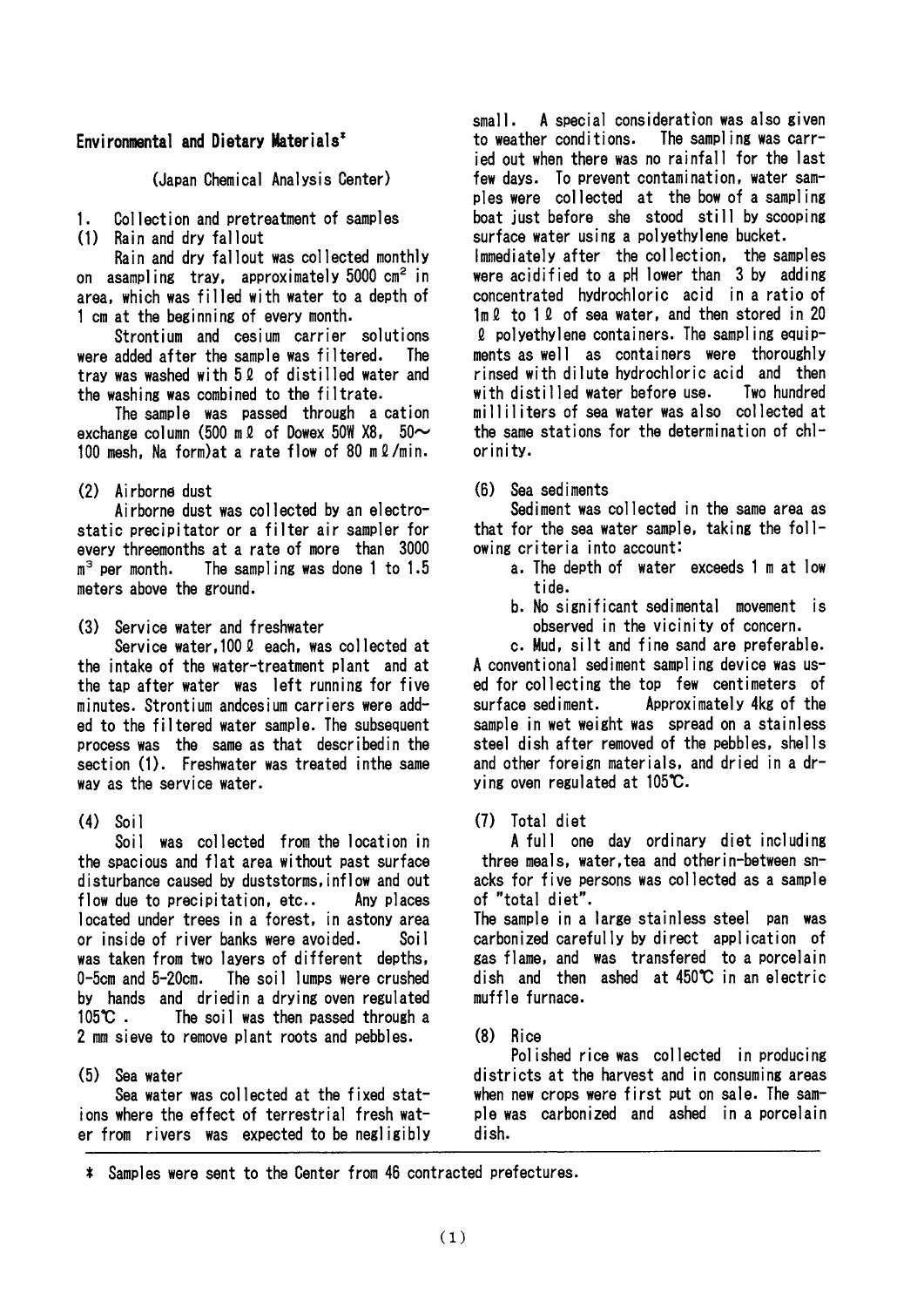$(9)$  Milk

Raw milk was collected in producing districts and commercial milk was purchased in consuming districts. Milk in a stainless steel pan Or a POrCelain dish was evaporated to dryness followed by carbonization and ashing.

#### (10) Vegetables

Spinach and Japanese radish were selected as the representatives for left vegetables and for non-starch roots, respectively. After removing soil,the edible part of vegetable sample was dried and carbonized in a stainless steel pan or a porcelain dish.

#### $(11)$  Tea

Five hundred grams of manufactured green tea was collected, carbonized and ashed in a stainless steel pan or a porcelain dish.

#### $(12)$  Fish. shellfish and seaweeds

a. Sea fish and freshwater fish

Fish was rinsed with water and blotted With a filter paper. Only the edible part was used in case of larger sized fish, and the whole part was used in case of smaller ones. Each sample was weighed and placed in a stainless steel pan or a porcelain dish. After carbonized. the sample was ashed in an electric muffle furnace.

#### b. Shellfish

Approximately 4 kg of shell fish including the shells was collected or purchased. After removing the shells, it was treated in the same Way aS that for the sea fish.

c. Seaweeds

Edible seaweeds were collected and rinsed with water to remove sand and other adhering matters on the surface. These were removed of excess water, weighed dried and ashed.

Table 1 shows detailes of sample collection.

| Frequency of sampling            | Quantity of sample                                                                            |
|----------------------------------|-----------------------------------------------------------------------------------------------|
|                                  |                                                                                               |
|                                  |                                                                                               |
| monthly                          |                                                                                               |
| monthly                          |                                                                                               |
| quarterly                        | $>3000$ m <sup>3</sup> /month                                                                 |
|                                  |                                                                                               |
| semiyearly                       | $100 \Omega$                                                                                  |
| semiyearly                       | 100 l                                                                                         |
|                                  | $100 \Omega$                                                                                  |
|                                  |                                                                                               |
| yearly                           | 4 kg                                                                                          |
| yearly                           | 4 kg                                                                                          |
| yearly                           | 40 Q                                                                                          |
| yearly                           | 4 kg                                                                                          |
|                                  |                                                                                               |
| semiyearly                       | daily amount for 5 p                                                                          |
|                                  |                                                                                               |
|                                  |                                                                                               |
| yearly (harvesting season)       | 5 kg (polished rice)                                                                          |
|                                  | 5 kg (polished rice)                                                                          |
|                                  |                                                                                               |
|                                  | 3Q                                                                                            |
| November)                        |                                                                                               |
| semiyearly (February and August) | 3Q                                                                                            |
|                                  |                                                                                               |
|                                  | yearly (fishing season)<br>yaerly (harvesting season)<br>quarterly (February, May, August and |

Table 1 Details of sample collection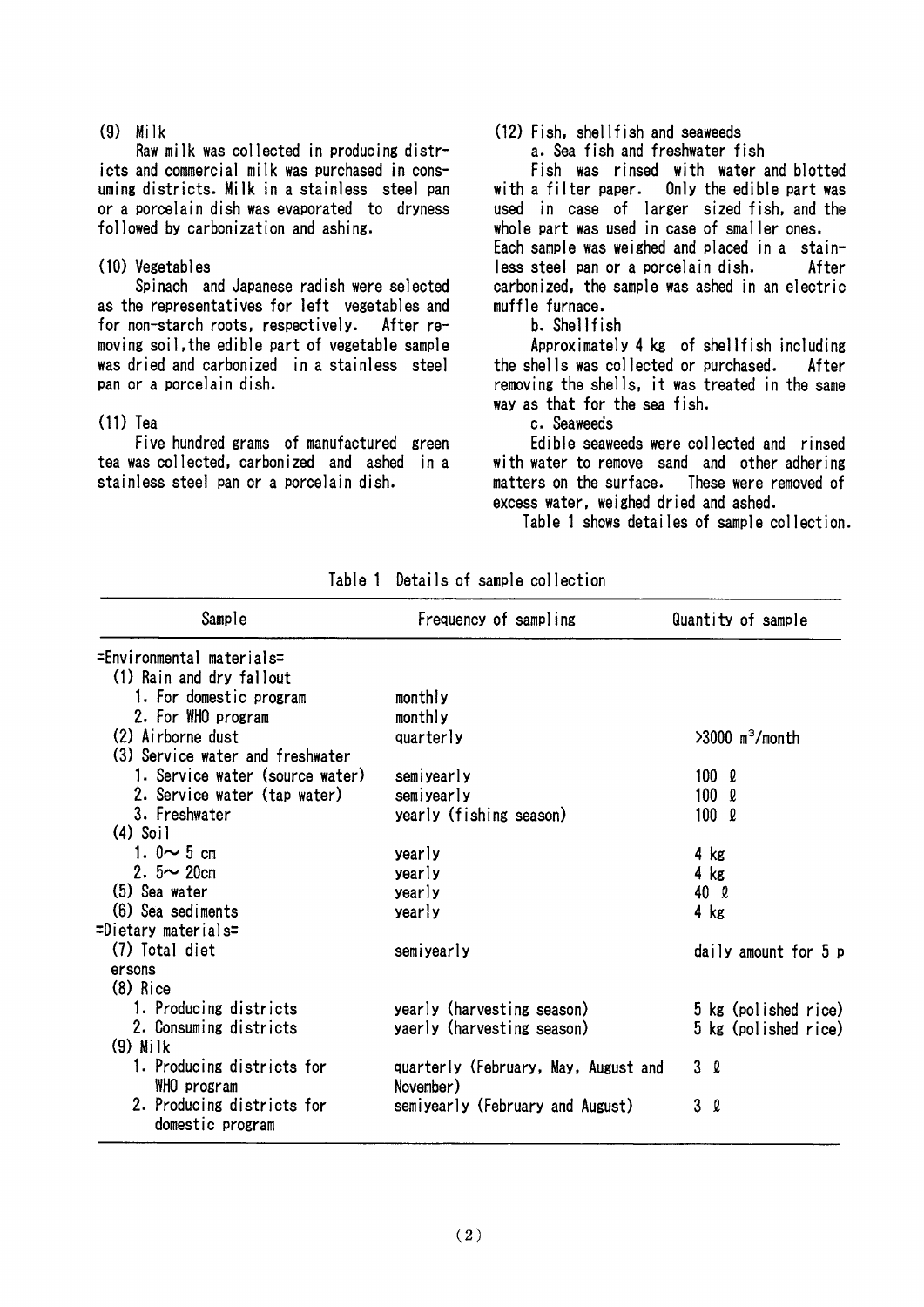| Sample                              | Frequency of sampling                | Quantity of sample         |  |
|-------------------------------------|--------------------------------------|----------------------------|--|
| 3. Consuming districts              | semiyearly (February and August)     | 3Q                         |  |
| 4. Powdered milk<br>(10) Vegetables | semiyearly (April and October)       | $2 \sim 3$ kg              |  |
| 1. Producing districts              | yearly (harvesting season)           | $4$ kg                     |  |
| 2. Consuming districts              | yearly (harvesting season)           | $4$ kg                     |  |
| $(11)$ Tea                          | yearly (the first harvesting season) | 500g (manufactured<br>tea) |  |
| (12) Fish, shellfish and seaweeds   |                                      |                            |  |
| 1. Sea fish                         | yearly (fishing season)              | 4 kg                       |  |
| 2. Freshwater fish                  | yearly (fishing season)              | 4 kg                       |  |
| 3. Shellfish                        | yearly (fishing season)              | $4$ kg                     |  |
| 4. Seaweeds                         | yearly (fishing season)              | $2 \sim 3$ kg              |  |

- Preparation of samples for analysis  $2.$
- $(1)$ Rain, service water and freshwater

Strontium and cesium were eluted with hydrochloric acid from the cation exchange column. The residue of rain sample on the filter paper was ashed in an electric muffle furnace and the ash was dissolved in hydrochloric acid. The insoluble part was filtered and washed. The filtrate and the washings were combined to the previous eluate and used for radiochemical analysis.

 $(2)$ Soil and Sea sediment

Dried soil was crushed to smaller ones than 0.25 mm in size by a crusher. The sieved sample was ashed in an electric muffle furnace regulated at 450°C. The sample was then heated with hydrochloric acid, strontium and cesium carrier solutions and the mixture washeated. The insoluble constituent was filtered off and washed with water.

The dried sample was crushed to smaller ones than 0.25 mm by a crushing machine. The further preparation of the sample was the same as that described in the section  $2-(2)$ .

 $(3)$ Rice

The ashed sample was pulverized with a porcelain mortar and passed through a 0.35 mm sieve. The sievedsample to which both strontium and cesium carriers were added, was digested with nitric acid by heating. After the sample was heated again with nitric acid to dryness, strontium and cesium were extracted with hydrochloric acid and water. The insoluble constituent was filtered and washed. The filtrate and washings were combined for subsequent radiochemical analysis.

(4) Airborne dust, diet, milk, vegetables. fish and shellfish, seaweeds, tea and others

These ashed samples were treated with the same procedure as that described in the section  $2-(4)$ .

Separation of strontium-90 and cesium-137  $3.$ 

 $(1)$  Strontium-90

Sample solutions, prepared as in the foregoing sections  $2-(1)$  through  $2-(4)$ . were neutralized with sodium hydroxide. After sodium carbonate was added the precipitate of strontium and calcium carbonates was separated. The supernatant solution was retained for cesium-137 determination. The carbonates weredissolved in hydrochloric acid and strontium and calcium were precipitated as oxalates. The precipitate was dissolved in nitric acid and strontium was separated from calcium by successive fuming nitric acid separation. Iron scavenge was made after addition of ferric iron carrier followed by barium chromate separation after addition of barium carrier to remove radium, its daughters and lead. Strontium was recovered as carbonate. and the precipitate was dried and weighed to determine strontium recovery. The strontium carbonate was dissolved in hydrochloric acid and iron carrier was added. The solution was allowed to stand for two weeks for strontium-90 and yttrium-90 to attain equilibrium. Yttrium-90 was coprecipitated with ferric hydroxide and the precipitate was filtered off, washed and counted.

#### $(2)$  Cesium-137

The supernatant separated from the strontium fraction was acidified with hydrochloric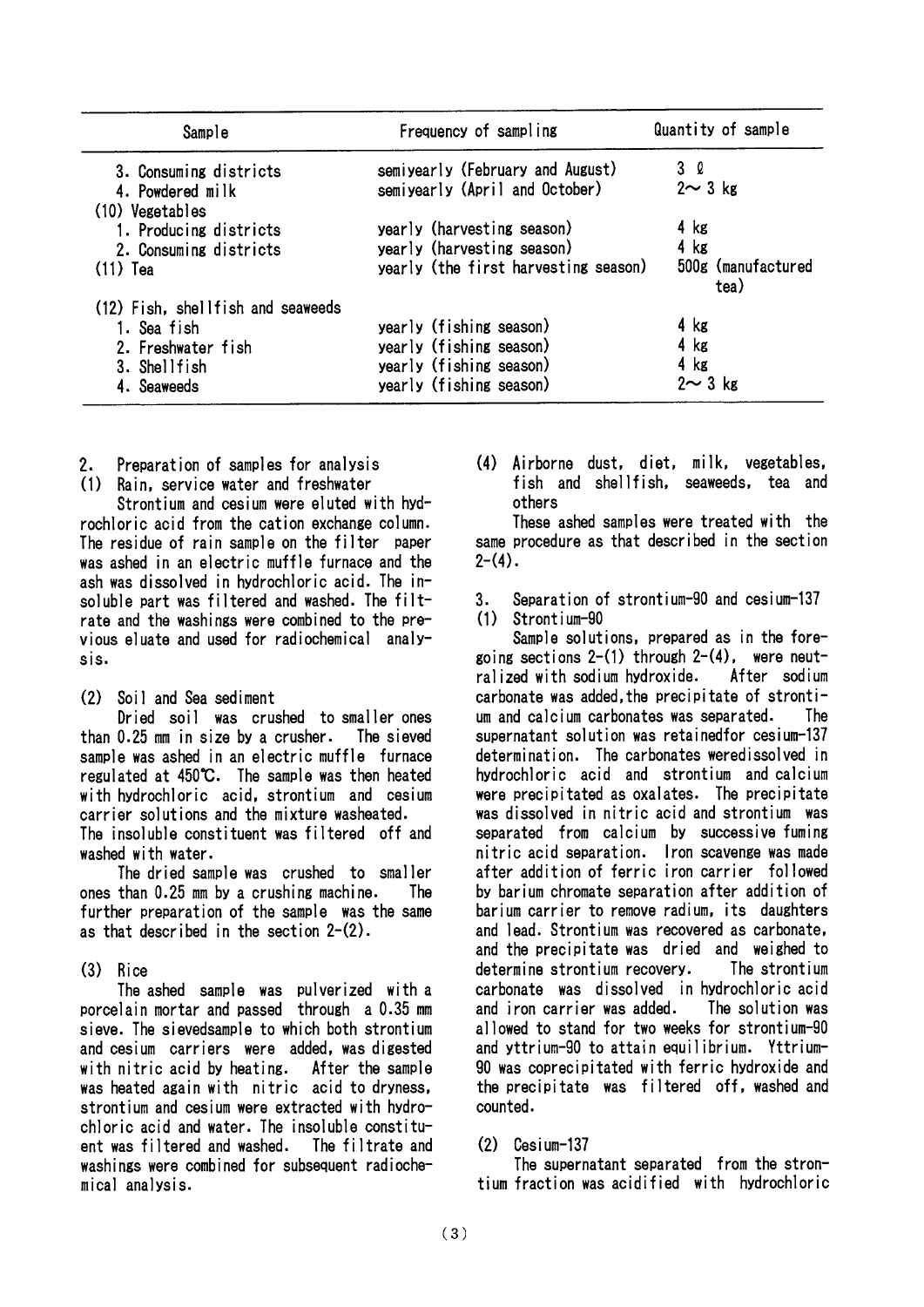acid. While stirring, cesium was adsorbed on the ammonium molybdophosphate added.

After filtered off and washed with hydro chlotric acid the precipitate was dissolved in 2.5N sodium hydroxide solution. The soIution was adjusted to pH 8.2 with hydrochloric acid<br>and allowed to cool. Besultant molybdenum Resultant molybdenum hydroxide which separated out in the solution. was filtered off and washed with water. EDTA was added to the filtrate and washings. Cesium and rubidium were adsorbed on a cation exchange COIumn and cesiumwas separated from rubidjum by eluting with hydrochloric acid.

The eluate was evaporated to dryness and WaS dissoIved. The solution was filtered. Chloroplatinic acid was added to precipitate CeSIUm. The precipitate was filtered onto a tared paper using a demountable filter and was hed with water and then ethanol. After drying, the chemical yield of cesium was determined by weighing the precipitate. Cesium-137 radioactivity was measured for this precipitate.

4. Determination of stable strontium, calcium and potassium

A weighed amount of soil or sea sediment was heated in a electric muffle furnace at 450

℃and then treated with hydrochloric acid for extraction.Aweighed aliquot of ashed samples of total diet, vegetables, milk, fish, shellfish Or SeaWeeds was digested with hydrofluoric acid and nitric acid.

The extract was made up to an appropriate volume with dilute hydrochloric acid. The sample solution was analyzed for calcium by titration with standard potassium permanganate solution after separating calcium as oxalate. Atomic absorption spectroscopy was applied when appro-Priate. Stable strontium andpotassium were determined by atomic absorption andflame emission spectrometry, respectively.

5. Counting

After the radiochemical separation the mounted precipitates were counted for activity using low background beta counters normally for 60to gO min.

Net sample counting rates were corrected for counter efficiency, recovery, self-absorption and decay to obtain the content of strontium-gO and cesium-137 per sample aliquot. From the results, concentrations of these nuclides in the original samples were calculated.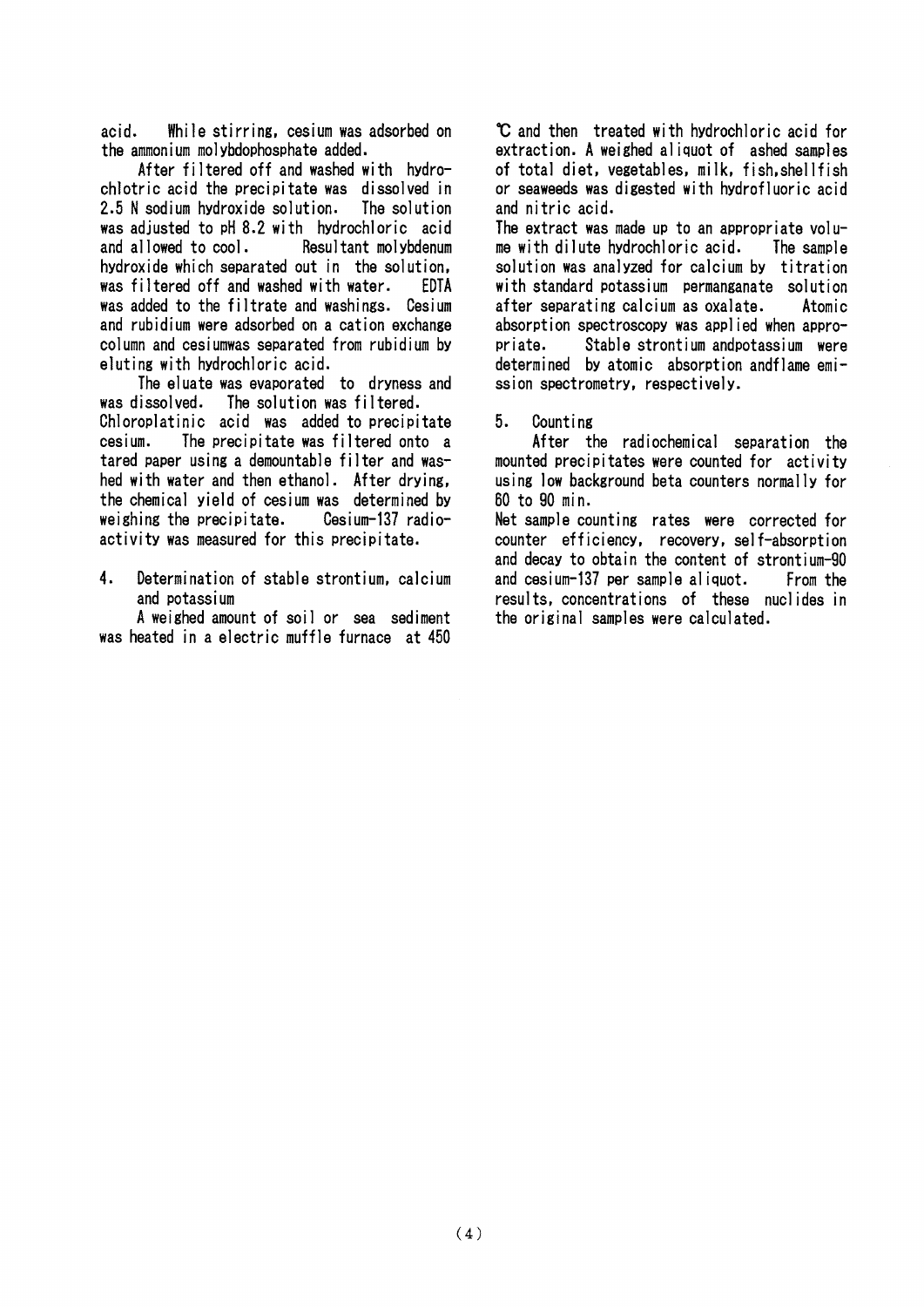#### 6. Results

#### (1)-1 Strontium-90 and Cesium-137 in Rain and Dry Fallout (for domestic program) (from Jun. 1990 to Mar. 1991)

-continued from NO. 94 of this publication-

|                                                                                                                          | Duration                   | Precipitation                             | 90Sr                                                                                                      | 137Cs                                                                                                 |
|--------------------------------------------------------------------------------------------------------------------------|----------------------------|-------------------------------------------|-----------------------------------------------------------------------------------------------------------|-------------------------------------------------------------------------------------------------------|
| Location                                                                                                                 | (days)                     | (mn)                                      | (MBq/km <sup>2</sup> )                                                                                    | (MBq/km <sup>2</sup> )                                                                                |
| June, 1990<br>Kosugi-machi, TOYAMA                                                                                       | 32                         | 167.9                                     | $0.56 \pm 0.026$                                                                                          | $0.095 \pm 0.020$                                                                                     |
| August, 1990<br>Koufu. YAMANASHI<br>Tsu, MIE<br>Tottori, TOTTORI                                                         | 32<br>32<br>33             | 123.5<br>74.0<br>58.5                     | $0.0076 \pm 0.0087$<br>$0.002 \pm 0.017$<br>$0.29 \pm 0.026$                                              | $0.021 \pm 0.016$<br>$0.13 \pm 0.025$<br>$0.14 \pm 0.025$                                             |
| September, 1990<br>Aomori, AOMORI<br>Mito, IBARAKI<br>Kosugi-machi, TOYAMA<br>Koufu, YAMANASHI<br>Ooita, OOITA           | 32<br>31<br>31<br>31<br>31 | 227.5<br>210.5<br>232.9<br>314.0<br>291.9 | $0.016 \pm 0.014$<br>$0.0083 \pm 0.0072$<br>$0.35 \pm 0.022$<br>$0.0012 \pm 0.0080$<br>$0.000 \pm 0.016$  | $0.023 \pm 0.017$<br>$0.008 \pm 0.017$<br>$0.24 \pm 0.025$<br>$0.040 \pm 0.016$<br>$0.019 \pm 0.017$  |
| Miyazaki, MIYAZAKI                                                                                                       | 31                         | 634.8                                     | $0.006 \pm 0.012$                                                                                         | $0.054 \pm 0.019$                                                                                     |
| October, 1990<br>Sapporo, HOKKAIDO<br>Aomori, AOMORI<br>Onagawa-machi, MIYAGI<br>Maebashi, GUNMA<br>Kosugi-machi, TOYAMA | 32<br>31<br>32<br>10<br>32 | 91.5<br>71.0<br>195.0<br>36.3<br>223.1    | $0.0000 \pm 0.0073$<br>$0.039 \pm 0.015$<br>$0.032 \pm 0.031$<br>$0.017 \pm 0.0070$<br>$0.023 \pm 0.0077$ | $0.034 \pm 0.019$<br>$0.000 \pm 0.016$<br>$0.004 \pm 0.015$<br>$0.021 \pm 0.021$<br>$0.040 \pm 0.015$ |
| Koufu, YAMANASHI<br>Tsu, MIE<br>Kyoto, KYOTO<br>Tottori, TOTTORI<br>Matsue, SHIMANE                                      | 32<br>32<br>33<br>32<br>32 | 126.0<br>158.0<br>133.2<br>232.0<br>201.2 | $0.011 \pm 0.0089$<br>$0.020 \pm 0.016$<br>$0.030 \pm 0.019$<br>$0.062 \pm 0.020$<br>$0.024 \pm 0.0053$   | $0.007 \pm 0.014$<br>$0.040 \pm 0.015$<br>$0.031 \pm 0.017$<br>$0.013 \pm 0.016$<br>$0.15 \pm 0.018$  |
| Ishii-machi, TOKUSHIMA<br>Takamatsu, KAGAWA<br>Ooita, OOITA<br>Miyazaki, MIYAZAKI                                        | 32<br>32<br>32<br>32       | 278.0<br>158.0<br>305.8<br>746.0          | $0.020 \pm 0.010$<br>$0.018 \pm 0.016$<br>$0.023 \pm 0.018$<br>$0.000 \pm 0.011$                          | $0.000 \pm 0.014$<br>$0.027 \pm 0.014$<br>$0.010 \pm 0.017$<br>$0.018 \pm 0.015$                      |
| November, 1990<br>Sapporo, HOKKAIDO<br>Aomori, AOMORI                                                                    | 31<br>31                   | 70.0<br>164.0                             | $0.015 \pm 0.015$<br>$0.066 \pm 0.017$                                                                    | $0.32 \pm 0.033$<br>$0.026 \pm 0.018$                                                                 |

#### Table (1)-1: Strontium-90 and Cesium-137 in Rain and Dry Fallout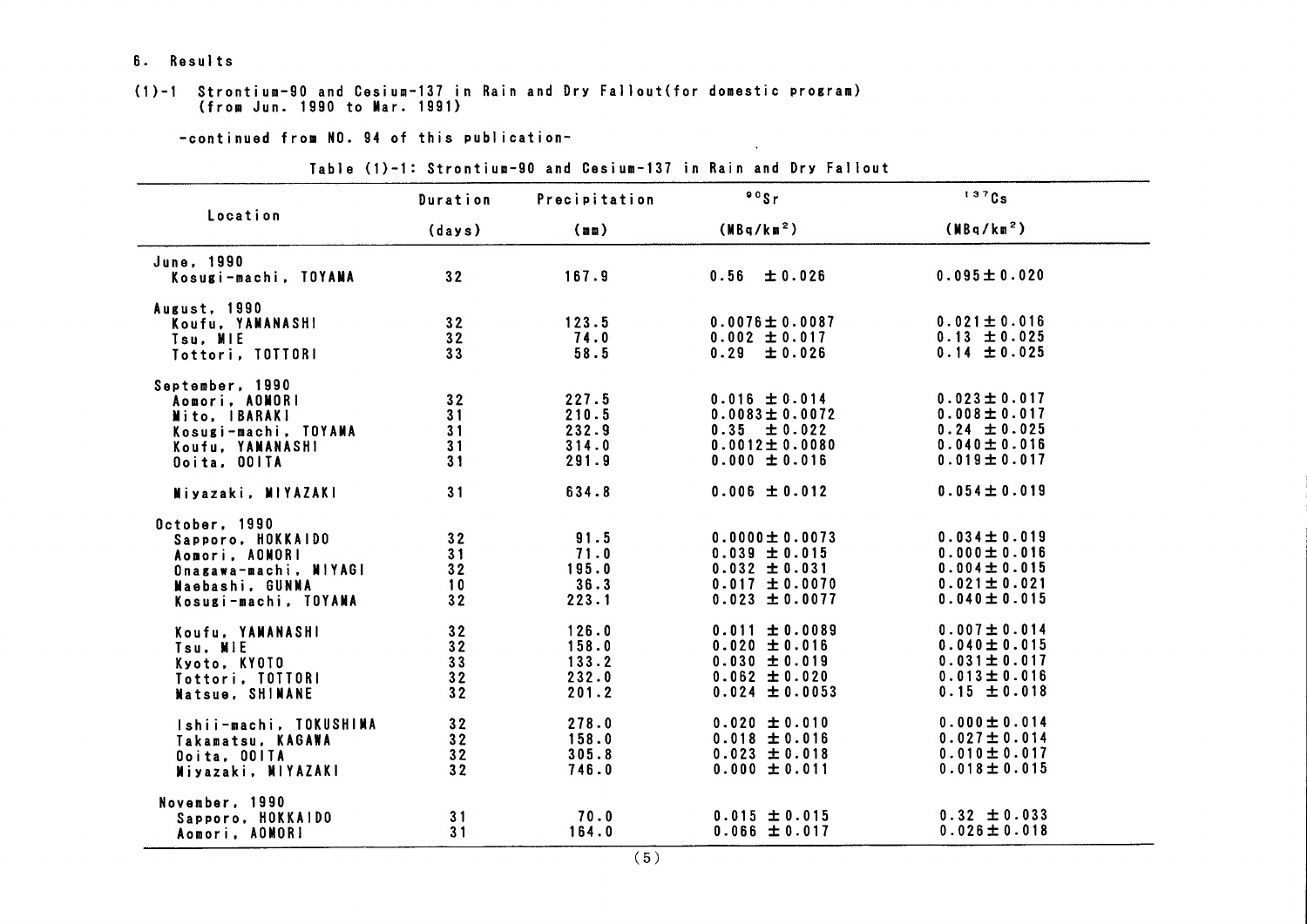|                                                                                                                             | Duration                   | Precipitation                          | $00s$ r                                                                                                 | 137Cs                                                                                                 |
|-----------------------------------------------------------------------------------------------------------------------------|----------------------------|----------------------------------------|---------------------------------------------------------------------------------------------------------|-------------------------------------------------------------------------------------------------------|
| Location                                                                                                                    | (days)                     | (mn)                                   | (MBa/km <sup>2</sup> )                                                                                  | (MBa/km <sup>2</sup> )                                                                                |
| Onagawa-machi, MIYAGI                                                                                                       | 33                         | 150.5                                  | $0.097 \pm 0.012$                                                                                       | $0.010 \pm 0.018$                                                                                     |
| Ookuma-machi, FUKUSHIMA                                                                                                     | 32                         | 130.4                                  | $0.040 \pm 0.015$                                                                                       | $0.22 \pm 0.027$                                                                                      |
| Shinjuku, KOKYO                                                                                                             | 31                         | 264.7                                  | $0.002 \pm 0.018$                                                                                       | $0.000 \pm 0.017$                                                                                     |
| Maebashi, GUNMA                                                                                                             | 31                         | 189.4                                  | $0.023 \pm 0.0075$                                                                                      | $0.080 \pm 0.024$                                                                                     |
| Kosugi-machi, IOYANA                                                                                                        | 31                         | 204.7                                  | $0.035 \pm 0.0086$                                                                                      | $0.072 \pm 0.018$                                                                                     |
| Koufu, YAMANASHI                                                                                                            | 31                         | 102.5                                  | $0.019 \pm 0.014$                                                                                       | $0.013 \pm 0.014$                                                                                     |
| Gifu, GIFU                                                                                                                  | 31                         | 284.0                                  | $0.000 \pm 0.017$                                                                                       | $0.004 \pm 0.021$                                                                                     |
| Nagoya, AICHI                                                                                                               | 33                         | 197.2                                  | $0.014 \pm 0.018$                                                                                       | $0.022 \pm 0.033$                                                                                     |
| Tsu, MIE                                                                                                                    | 31                         | 294.5                                  | $0.019 \pm 0.018$                                                                                       | $0.036 \pm 0.017$                                                                                     |
| Ootsu, SHIGA                                                                                                                | 31                         | 139.0                                  | $0.000 \pm 0.016$                                                                                       | $0.000 \pm 0.020$                                                                                     |
| Kyoto, KYOTO                                                                                                                | 29                         | 118.7                                  | $0.037 \pm 0.019$                                                                                       | $0.011 \pm 0.016$                                                                                     |
| Tottori, TOTTORI                                                                                                            | 31                         | 271.5                                  | $0.092 \pm 0.023$                                                                                       | $0.045 \pm 0.018$                                                                                     |
| Matsue, SHIMANE                                                                                                             | 31                         | 162.5                                  | $0.021 \pm 0.0052$                                                                                      | $0.033 \pm 0.012$                                                                                     |
| Hiroshima, HIROSHIMA                                                                                                        | 32                         | 90.8                                   | $0.036 \pm 0.016$                                                                                       | $0.014 \pm 0.014$                                                                                     |
| Matsuyama, EHIME                                                                                                            | 31                         | 96.0                                   | $0.030 \pm 0.018$                                                                                       | $0.000 \pm 0.016$                                                                                     |
| Ishii-machi, TOKUSHIMA                                                                                                      | 31                         | 335.5                                  | $0.0099 \pm 0.0067$                                                                                     | $0.000 \pm 0.013$                                                                                     |
| Takamatsu, KAGAWA                                                                                                           | 31                         | 138.0                                  | $0.017 \pm 0.017$                                                                                       | $0.008 \pm 0.013$                                                                                     |
| Ooita, OOITA                                                                                                                | 31                         | 69.5                                   | $0.030 \pm 0.019$                                                                                       | $0.011 \pm 0.016$                                                                                     |
| Miyazaki, MIYAZAKI                                                                                                          | 31                         | 132.9                                  | $0.000 \pm 0.019$                                                                                       | $0.038 \pm 0.018$                                                                                     |
| December, 1990<br>Sapporo, HOKKAIDO<br>Aomori, AOMORI<br>Onagawa-machi, MIYAGI<br>Morioka. IWATE<br>Ookuma-machi, FUKUSHIMA | 28<br>36<br>36<br>35<br>26 | 70.0<br>94.0<br>20.5<br>68.1<br>145.8  | $0.039 \pm 0.017$<br>$0.078 \pm 0.018$<br>$0.027 \pm 0.0091$<br>$0.020 \pm 0.017$<br>$0.021 \pm 0.0077$ | $0.044 \pm 0.018$<br>$0.055 \pm 0.019$<br>$0.034 \pm 0.018$<br>$0.025 \pm 0.016$<br>$0.087 \pm 0.018$ |
| Mito, IBARAKI                                                                                                               | 36                         | 29.5                                   | $0.027 \pm 0.0077$                                                                                      | $0.032 \pm 0.015$                                                                                     |
| Shinjuku, TOKYO                                                                                                             | 35                         | 41.2                                   | $0.000 \pm 0.020$                                                                                       | $0.000 \pm 0.015$                                                                                     |
| Yokohama, KANAGAWA                                                                                                          | 29                         | 140.4                                  | $0.060 \pm 0.019$                                                                                       | 0.054 $\pm$ 0.023                                                                                     |
| Maebashi. GUNMA                                                                                                             | 35                         | 7.7                                    | $0.013 \pm 0.0077$                                                                                      | $0.057 \pm 0.020$                                                                                     |
| Utsunomiya, TOCHIGI                                                                                                         | 36                         | 37.5                                   | $0.025 \pm 0.0079$                                                                                      | $0.032 \pm 0.014$                                                                                     |
| Kosugi-machi, TOYAMA<br>Fukui, FUKUI<br>Koufu. YAMANASHI<br>Shizuoka, SHIZUOKA<br>Gifu, GIFU                                | 35<br>33<br>35<br>36<br>35 | 227.3<br>222.1<br>10.0<br>29.5<br>47.5 | 0.17<br>± 0.015<br>0.11<br>± 0.10<br>$0.017 \pm 0.015$<br>$0.013 \pm 0.0064$<br>$0.006 \pm 0.020$       | 0.030 $\pm$ 0.017<br>$0.11 \pm 0.094$<br>$0.006 \pm 0.014$<br>$0.010 \pm 0.016$<br>$0.009 \pm 0.021$  |
| Nagoya, AICHI                                                                                                               | 33                         | 29.2                                   | $0.014 \pm 0.016$                                                                                       | $0.035 \pm 0.021$                                                                                     |
| Tsu, MIE                                                                                                                    | 35                         | 29.5                                   | $0.023 \pm 0.018$                                                                                       | $0.22 \pm 0.027$                                                                                      |
| Ootsu, SHIGA                                                                                                                | 35                         | 85.2                                   | $0.008 \pm 0.020$                                                                                       | $0.038 \pm 0.018$                                                                                     |
| Kyoto, KYOTO                                                                                                                | 36                         | 62.5                                   | $0.017 \pm 0.019$                                                                                       | $0.008 \pm 0.017$                                                                                     |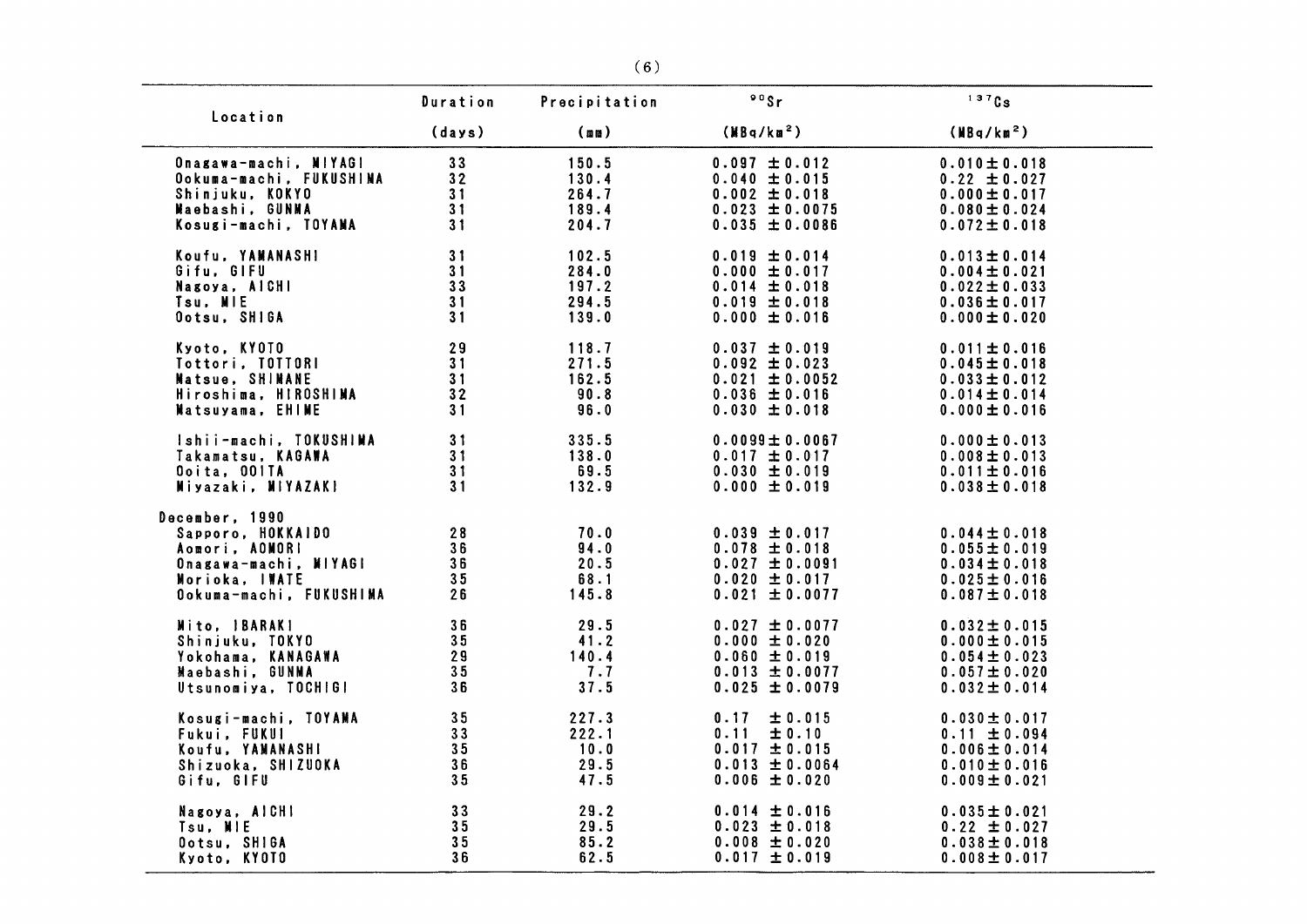|                          | Duration | Precipitation | $00s$ r                | 137Cs                  |
|--------------------------|----------|---------------|------------------------|------------------------|
| Location                 | (days)   | (m)           | (MBq/km <sup>2</sup> ) | (MBq/km <sup>2</sup> ) |
| Kobe, HY0GO              | 29       | 20.0          | $0.011 \pm 0.014$      | $0.039 \pm 0.015$      |
| Nara. NARA               | 36       | 38.3          | $0.002 \pm 0.018$      | $0.15 \pm 0.025$       |
| Tottori, TOTTORI         | 38       | 154.3         | $0.038 \pm 0.028$      | $0.10 \pm 0.021$       |
| Matsue, SHIMANE          | 28       | 73.7          | $0.067 \pm 0.0089$     | $0.076 \pm 0.021$      |
| Hiroshima, HIROSHIMA     | 36       | 22.1          | $0.090 \pm 0.019$      | $0.021 \pm 0.015$      |
| Matsuyama, EHINE         | 35       | 43.5          | $0.000 \pm 0.017$      | $0.013 \pm 0.017$      |
| Ishii-machi, TOKUSHIMA   | 36       | 21.0          | $0.015 \pm 0.0071$     | $0.042 \pm 0.023$      |
| Takamatsu, KAGAWA        | 33       | 78.5          | $0.023 \pm 0.0079$     | $0.048 \pm 0.022$      |
| Dazaifu, FUKUOKA         | 35       | 43.8          | $0.022 \pm 0.016$      | $0.007 \pm 0.013$      |
| Saga, SAGA               | 33       | 31.4          | $0.032 \pm 0.013$      | $0.000 \pm 0.016$      |
| Nagasaki, NAGASAKI       | 35       | 58.5          | $0.012 \pm 0.011$      | $0.000 \pm 0.015$      |
| Kumamoto, KUMAMOTO       | 35       | 55.5          | $0.021 \pm 0.018$      | $0.013 \pm 0.015$      |
| Ooita, OOITA             | 35       | 26.3          | $0.029 \pm 0.018$      | $0.010 \pm 0.016$      |
| Miyazaki, MIYAZAKI       | 35       | 10.4          | $0.001 \pm 0.017$      | $0.044 \pm 0.020$      |
| Yonagusuku-mura, OKINAWA | 39       | 62.5          | $0.010 \pm 0.016$      | $0.024 \pm 0.023$      |
| January, 1991            |          |               |                        |                        |
| Sapporo, HOKKAIDO        | 36       | 187.5         | $0.033 \pm 0.017$      | $0.044 \pm 0.018$      |
| Aomori, AOMORI           | 31       | 101.5         | $0.015 \pm 0.0071$     | $0.017 \pm 0.015$      |
| Onagawa-machi, NIYAGI    | 26       | 5.0           | $0.010 \pm 0.015$      | $0.000 \pm 0.015$      |
| Norioka, IWATE           | 29       | 30.2          | $0.027 \pm 0.0084$     | $0.033 \pm 0.016$      |
| Yamagata, YAMAGATA       | 29       | 39.7          | $0.019 \pm 0.0066$     | $0.052 \pm 0.016$      |
| Ookuma-machi, FUKUSHIMA  | 38       | 17.4          | $0.030 \pm 0.016$      | $0.16 \pm 0.025$       |
| Mito, IBARAKI            | 28       | 40.5          | $0.025 \pm 0.0075$     | $0.008 \pm 0.020$      |
| Shinjuku, TOKYO          | 29       | 50.3          | $0.0087 \pm 0.0088$    | $0.000 \pm 0.015$      |
| Yokohama, KANAGAWA       | 35       | 62.1          | $0.047 \pm 0.020$      | $0.064 \pm 0.020$      |
| Maebashi, GUNMA          | 29       | 25.0          | $0.017 \pm 0.017$      | $0.033 \pm 0.020$      |
| Utsunomiya, TOCHIGI      | 28       | 32.1          | $0.012 \pm 0.0094$     | $0.022 \pm 0.018$      |
| Kosugi-machi, TOYAMA     | 29       | 245.9         | $0.008 \pm 0.016$      | $0.041 \pm 0.019$      |
| Fukui, FUKUI             | 29       | 346.4         | $0.081 \pm 0.039$      | $0.15 \pm 0.079$       |
| Koufu, YAMANASHI         | 29       | 34.5          | $0.000 \pm 0.015$      | $0.065 \pm 0.020$      |
| Shizuoka, SHIZUOKA       | 26       | 67.0          | $0.013 \pm 0.0065$     | $0.009 \pm 0.015$      |
| Gifu, GIFU               | 29       | 68.5          | $0.023 \pm 0.019$      | $0.022 \pm 0.018$      |
| Nogoya, AICHI            | 29       | 46.3          | $0.013 \pm 0.017$      | $0.008 \pm 0.016$      |
| Tsu, MIE                 | 29       | 37.0          | $0.0000 \pm 0.0073$    | $0.052 \pm 0.019$      |
| Ootsu, SHIGA             | 29       | 39.0          | $0.0051 \pm 0.0076$    | $0.042 \pm 0.027$      |
| Kyoto, KYOTO             | 28       | 34.7          | $0.033 \pm 0.022$      | $0.000 \pm 0.020$      |
| Kobe, HYOGO              | 35       | 42.2          | $0.011 \pm 0.017$      | $0.000 \pm 0.017$      |
| Nara, NARA               | 28       | 57.2          | $0.009 \pm 0.018$      | $0.050 \pm 0.018$      |
| Wakayama, WAKAYAMA       | 45       | 39.0          | $0.022 \pm 0.010$      | $0.011 \pm 0.018$      |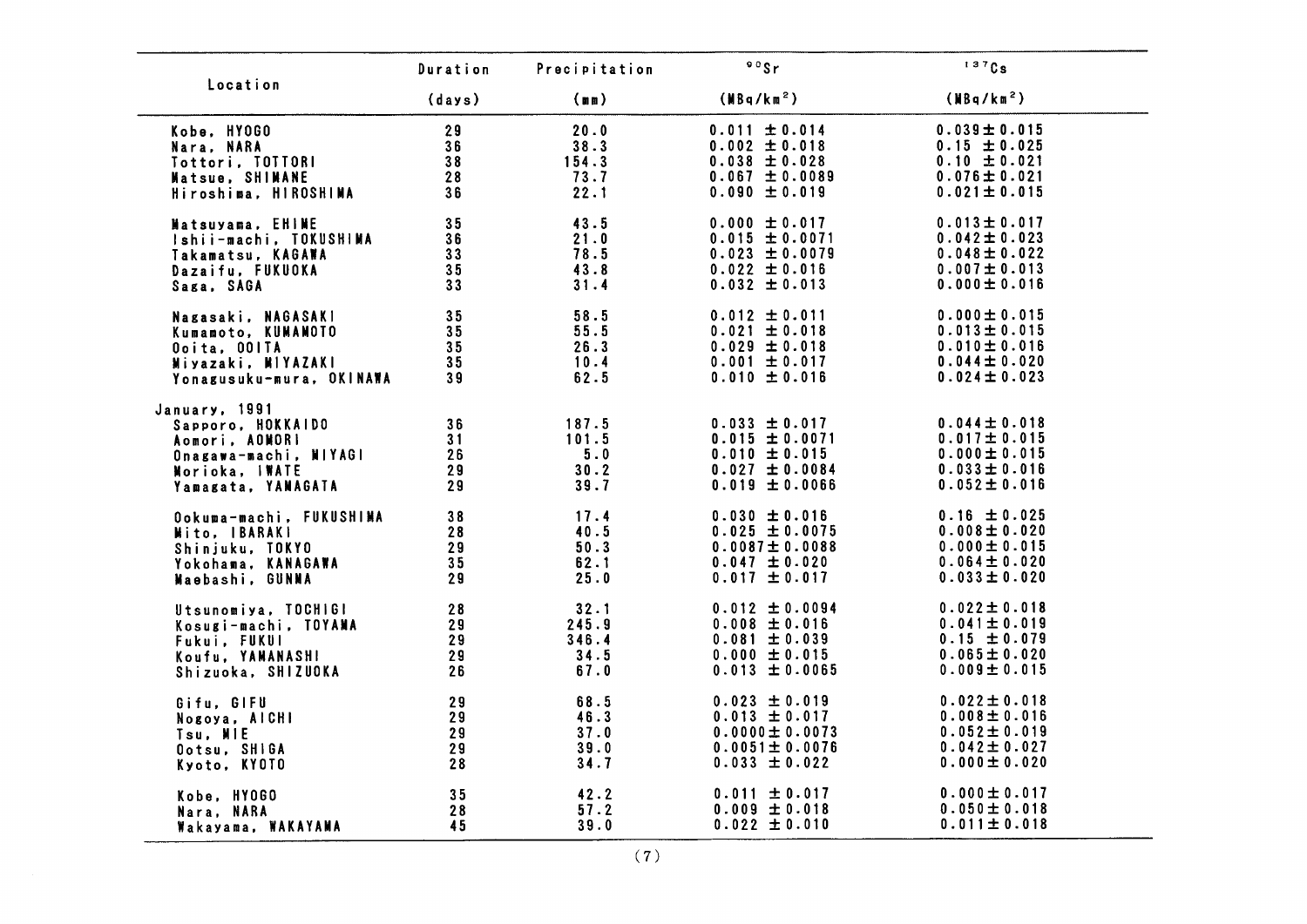|                                                                                                                        | Duration                   | Precipitation                         | 90Sr                                                                                                     | 1370s                                                                                                 |
|------------------------------------------------------------------------------------------------------------------------|----------------------------|---------------------------------------|----------------------------------------------------------------------------------------------------------|-------------------------------------------------------------------------------------------------------|
| Location                                                                                                               | (days)                     | (m)                                   | (MBa/km <sup>2</sup> )                                                                                   | (MBq/km <sup>2</sup> )                                                                                |
| Tottori, TOTTORI                                                                                                       | 26                         | 185.0                                 | $0.011 \pm 0.018$                                                                                        | $0.073 \pm 0.019$                                                                                     |
| Matsue, SHIMANE                                                                                                        | 36                         | 97.2                                  | $0.026 \pm 0.011$                                                                                        | $0.073 \pm 0.015$                                                                                     |
| Hiroshima, HIROSHIMA                                                                                                   | 27                         | 44.3                                  | $0.020 \pm 0.019$                                                                                        | $0.000 \pm 0.016$                                                                                     |
| Matsuyama, EHIME                                                                                                       | 29                         | 14.5                                  | $0.0000 \pm 0.0059$                                                                                      | $0.001 \pm 0.015$                                                                                     |
| Ishii-machi, TOKUSHIMA                                                                                                 | 28                         | 15.0                                  | $0.012 \pm 0.022$                                                                                        | $0.025 \pm 0.020$                                                                                     |
| Takamatsu, KAGAWA                                                                                                      | 31                         | 26.5                                  | $0.0012 \pm 0.0063$                                                                                      | $0.025 \pm 0.021$                                                                                     |
| Dazaifu, FUKUOKA                                                                                                       | 29                         | 57.8                                  | $0.021 \pm 0.0085$                                                                                       | $0.030 \pm 0.022$                                                                                     |
| Saga, SAGA                                                                                                             | 29                         | 9.7                                   | $0.000 \pm 0.016$                                                                                        | $0.000 \pm 0.016$                                                                                     |
| Nagasaki, NAGASAKI                                                                                                     | 29                         | 38.5                                  | $0.0000 \pm 0.0079$                                                                                      | $0.001 \pm 0.015$                                                                                     |
| Kumamoto, KUMANOTO                                                                                                     | 29                         | 35.3                                  | $0.027 \pm 0.0077$                                                                                       | $0.014 \pm 0.021$                                                                                     |
| Ooita, OOITA                                                                                                           | 29                         | 18.3                                  | $0.028 \pm 0.0083$                                                                                       | $0.024 \pm 0.015$                                                                                     |
| Miyazaki, MIYAZAKI                                                                                                     | 29                         | 77.7                                  | $0.019 \pm 0.018$                                                                                        | $0.000 \pm 0.018$                                                                                     |
| Yonagusuku-mura, OKINAWA                                                                                               | 26                         | 85.0                                  | $0.006 \pm 0.018$                                                                                        | $0.028 \pm 0.017$                                                                                     |
| February, 1991<br>Sapporo, HOKKAIDO<br>Aomori, AOMORI<br>Onagawa-machi, MIYAGI<br>Morioka, IWATE<br>Yamagata, YANAGATA | 29<br>27<br>29<br>29<br>29 | 69.0<br>113.0<br>99.0<br>58.8<br>83.5 | $0.018 \pm 0.016$<br>$0.025 \pm 0.0080$<br>$0.029 \pm 0.0080$<br>$0.034 \pm 0.017$<br>$0.016 \pm 0.0086$ | $0.026 \pm 0.017$<br>$0.049 \pm 0.018$<br>$0.009 \pm 0.017$<br>$0.022 \pm 0.019$<br>$0.012 \pm 0.017$ |
| Ookuma-machi, FUKUSHIMA                                                                                                | 29                         | 139.6                                 | $0.020 \pm 0.016$                                                                                        | $0.094 \pm 0.021$                                                                                     |
| Mito. IBARAKI                                                                                                          | 29                         | 69.0                                  | $0.027 \pm 0.0082$                                                                                       | $0.075 \pm 0.020$                                                                                     |
| Shinjuku, TOKYO                                                                                                        | 29                         | 80.3                                  | $0.0092 \pm 0.0088$                                                                                      | $0.036 \pm 0.018$                                                                                     |
| Yokohama, KANAGAWA                                                                                                     | 29                         | 78.4                                  | $0.094 \pm 0.022$                                                                                        | $0.16 \pm 0.025$                                                                                      |
| Maebashi, GUNMA                                                                                                        | 29                         | 32.4                                  | $0.026 \pm 0.016$                                                                                        | $0.17 \pm 0.025$                                                                                      |
| Utsunomiya, TOCHIGI                                                                                                    | 29                         | 73.8                                  | $0.020 \pm 0.0079$                                                                                       | $0.056 \pm 0.019$                                                                                     |
| Kosugi-machi, TOYAMA                                                                                                   | 29                         | 212.0                                 | $0.030 \pm 0.018$                                                                                        | $0.066 \pm 0.022$                                                                                     |
| Fukui, FUKUI                                                                                                           | 29                         | 229.2                                 | $0.063 \pm 0.038$                                                                                        | $0.028 \pm 0.073$                                                                                     |
| Koufu, YAMANASHI                                                                                                       | 29                         | 45.5                                  | $0.035 \pm 0.018$                                                                                        | $0.042 \pm 0.020$                                                                                     |
| Shizuoka, SHIZUOKA                                                                                                     | 29                         | 69.5                                  | $0.034 \pm 0.0084$                                                                                       | $0.15 \pm 0.025$                                                                                      |
| Gifu, GIFU                                                                                                             | 29                         | 110.0                                 | $0.015 \pm 0.0099$                                                                                       | $0.014 \pm 0.017$                                                                                     |
| Nagoya, AICHI                                                                                                          | 29                         | 72.8                                  | $0.036 \pm 0.019$                                                                                        | $0.013 \pm 0.017$                                                                                     |
| Tsu, MIE                                                                                                               | 29                         | 87.0                                  | $0.022 \pm 0.0088$                                                                                       | $0.14 \pm 0.024$                                                                                      |
| Ootsu, SHIGA                                                                                                           | 29                         | 78.2                                  | $0.041 \pm 0.0095$                                                                                       | $0.049 \pm 0.019$                                                                                     |
| Kyoto, KYOTO                                                                                                           | 30                         | 75.8                                  | $0.004 \pm 0.020$                                                                                        | $0.000 \pm 0.020$                                                                                     |
| Kobe, HYOGO                                                                                                            | 29                         | 41.5                                  | $0.0012 \pm 0.0082$                                                                                      | $0.058 \pm 0.019$                                                                                     |
| Nara, NARA                                                                                                             | 29                         | 95.5                                  | $0.000 \pm 0.018$                                                                                        | $0.12 \pm 0.023$                                                                                      |
| Wakayama, WAKAYANA                                                                                                     | 22                         | 20.1                                  | $0.022 \pm 0.028$                                                                                        | $0.031 \pm 0.020$                                                                                     |
| Tottori, TOTTORI                                                                                                       | 29                         | 140.2                                 | $0.023 \pm 0.021$                                                                                        | $0.15 \pm 0.025$                                                                                      |
| Matsue, SHIMANE                                                                                                        | 29                         | 134.0                                 | $0.040 \pm 0.0075$                                                                                       | $0.12 \pm 0.018$                                                                                      |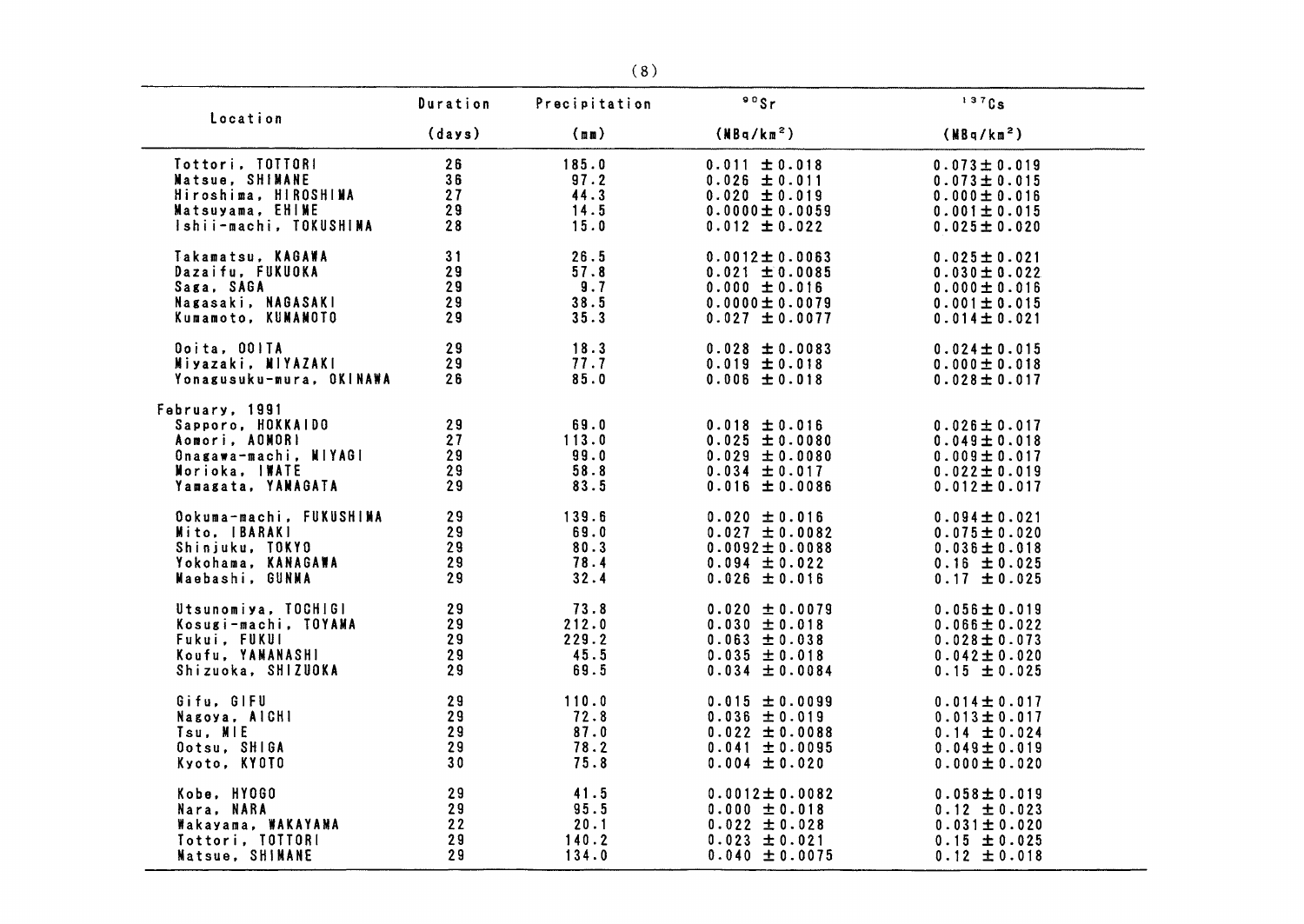| Location                 | Duration | Precipitation | $90$ Sr                | 137Cs                  |
|--------------------------|----------|---------------|------------------------|------------------------|
|                          | (days)   | (mn)          | (MBq/km <sup>2</sup> ) | (MBq/km <sup>2</sup> ) |
| Hiroshima, HIROSHIMA     | 29       | 82.4          | $0.029 \pm 0.0084$     | $0.046 \pm 0.019$      |
| Matsuyama, EHIME         | 29       | 147.0         | $0.029 \pm 0.017$      | 0.091 $\pm$ 0.023      |
| Ishii-machi, TOKUSHIMA   | 29       | 41.5          | $0.031 \pm 0.0086$     | $0.019 \pm 0.017$      |
| Takamatsu, KAGAWA        | 29       | 30.5          | $0.038 \pm 0.0085$     | $0.035 \pm 0.018$      |
| Dazaifu, FUKUOKA         | 29       |               |                        |                        |
|                          |          | 131.6         | $0.014 \pm 0.0076$     | $0.099 \pm 0.021$      |
| Saga, SAGA               | 29       | 133.5         | $0.026 \pm 0.018$      | $0.060 \pm 0.020$      |
| Nagasaki, NAGASAKI       | 29       | 94.5          | $0.047 \pm 0.012$      | $0.021 \pm 0.017$      |
| Kumamoto, KUMAMOTO       | 29       | 86.5          | $0.032 \pm 0.0086$     | $0.049 \pm 0.017$      |
| Ooita, OOITA             | 29       | 95.1          | $0.016 \pm 0.0076$     | $0.070 \pm 0.019$      |
| Miyazaki, MIYAZAKI       | 29       | 124.8         | $0.021 \pm 0.019$      | $0.070 \pm 0.022$      |
| Yonagusuku-mura, OKINAWA | 28       | 88.5          | $0.018 \pm 0.0077$     | $0.066 \pm 0.019$      |
| March, 1991              |          |               |                        |                        |
| Sapporo, HOKKAIDO        | 32       | 23.0          | $0.026 \pm 0.0082$     | 0.040 $\pm$ 0.017      |
| Aomori, AOMORI           | 29       | 29.0          | $0.038 \pm 0.0086$     | $0.033 \pm 0.017$      |
| Onagawa-machi, MIYAGI    | 32       | 41.0          | $0.026 \pm 0.017$      | $0.031 \pm 0.019$      |
|                          | 32       |               |                        |                        |
| Morioka, INATE           |          | 46.9          | $0.022 \pm 0.017$      | $0.11 \pm 0.022$       |
| Yamagata, YAMAGATA       | 32       | 50.9          | $0.0091 \pm 0.0073$    | $0.11 \pm 0.022$       |
| Ookuma-machi, FUKUSHIMA  | 32       | 111.9         | $0.018 \pm 0.017$      | $0.066 \pm 0.022$      |
| Mito, IBARAKI            | 32       | 114.0         | $0.057 \pm 0.019$      | $0.069 \pm 0.020$      |
| Shinjuku, TOKYO          | 32       | 158.0         | $0.018 \pm 0.018$      | $0.007 \pm 0.019$      |
| Yokohama, KANAGAWA       | 31       | 157.3         | $0.077 \pm 0.011$      | $0.13 \pm 0.023$       |
| Maebashi, GUNMA          | 32       | 108.0         | $0.032 \pm 0.017$      | $0.14 \pm 0.025$       |
| Utsunomiya, TOCHIGI      | 32       | 152.3         | $0.011 \pm 0.0079$     | $0.025 \pm 0.019$      |
| Kosugi-machi, TOYAMA     | 32       | 201.1         | $0.047 \pm 0.017$      | $0.062 \pm 0.019$      |
| Fukui, FUKUI             | 32       | 178.5         | 0.35<br>± 0.11         | 0.064 $\pm$ 0.084      |
| Koufu, YAMANASHI         | 32       | 150.0         | $0.004 \pm 0.024$      |                        |
|                          |          |               |                        | 0.000 $\pm$ 0.016      |
| Shizuoka, SHIZUOKA       | 33       | 271.0         | $0.031 \pm 0.0079$     | 0.051 $\pm$ 0.019      |
| Gifu, GIFU               | 32       | 199.5         | $0.050 \pm 0.018$      | $0.043 \pm 0.016$      |
| Nagoya, AICHI            | 32       | 191.1         | $0.062 \pm 0.021$      | $0.049 \pm 0.018$      |
| Tsu, MIE                 | 32       | 246.0         | $0.029 \pm 0.017$      | $0.057 \pm 0.021$      |
| Ootsu, SHIGA             | 32       | 237.7         | $0.052 \pm 0.025$      | $0.052 \pm 0.019$      |
| Kyoto, KYOTO             | 33       | 193.2         | $0.006 \pm 0.020$      | $0.011 \pm 0.018$      |
| Kobe, HY0GO              | 31       | 107.8         | $0.028 \pm 0.0081$     | $0.062 \pm 0.020$      |
| Nara, NARA               | 32       | 183.1         | $0.005 \pm 0.021$      | 0.033 $\pm$ 0.018      |
| Wakayama, WAKAYAMA       | 21       | 93.4          | $0.055 \pm 0.015$      | 0.006 $\pm$ 0.023      |
| Tottori, TOTTORI         | 32       | 243.8         |                        |                        |
|                          |          |               | $0.039 \pm 0.0090$     | $0.061 \pm 0.020$      |
| Matsue, SHIMANE          | 32       | 146.7         | $0.040 \pm 0.015$      | $0.036 \pm 0.013$      |
| Hiroshima, HIROSHIMA     | 31       | 154.3         | $0.027 \pm 0.0077$     | $0.017 \pm 0.016$      |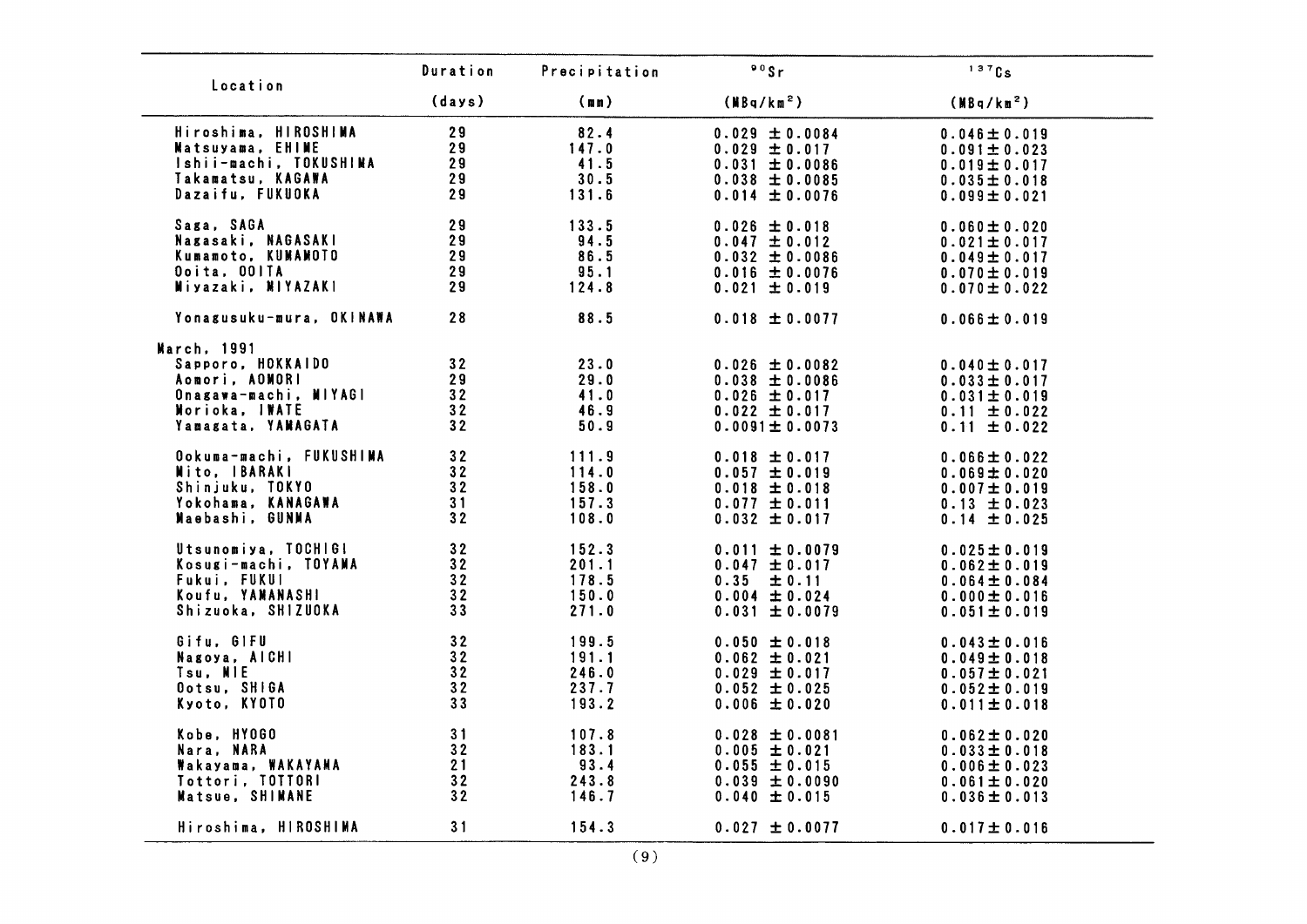|                          | Duration | Precipitation | $\degree$ <sup>90</sup> Sr | 137Cs                  |
|--------------------------|----------|---------------|----------------------------|------------------------|
| Location                 | (days)   | (m)           | (MBq/km <sup>2</sup> )     | (MBq/km <sup>2</sup> ) |
| Matsuyama, EHIME         | 32       | 83.5          | $0.023 \pm 0.017$          | $0.037 \pm 0.018$      |
| Ishii-machi. TOKUSHIMA   | 32       | 119.0         | $0.024 \pm 0.0084$         | $0.045 \pm 0.017$      |
| Takamatsu. KAGAWA        | 32       | 121.5         | $0.033 \pm 0.020$          | $0.014 \pm 0.020$      |
| Dazaifu, FUKUOKA         | 32       | 191.6         | $0.0035 \pm 0.0075$        | $0.000 \pm 0.015$      |
| Saga, SAGA               | 32       | 181.9         | $0.024 \pm 0.0078$         | $0.039 \pm 0.017$      |
| Nagasaki. NAGASAKI       | 32       | 180.0         | $0.030 \pm 0.013$          | $0.056 \pm 0.022$      |
| Kumamoto. KUMAMOTO       | 32       | 190.7         | $0.027 \pm 0.0091$         | $0.079 \pm 0.019$      |
| Ooita. OOITA             | 32       | 191.7         | $0.017 \pm 0.020$          | $0.054 \pm 0.022$      |
| Miyazaki, MIYAZAKI       | 32       | 376.5         | $0.024 \pm 0.028$          | $0.058 \pm 0.024$      |
| Yonagusuku-mura. OKINAWA | 33       | 140.5         | $0.034 \pm 0.018$          | $0.007 \pm 0.016$      |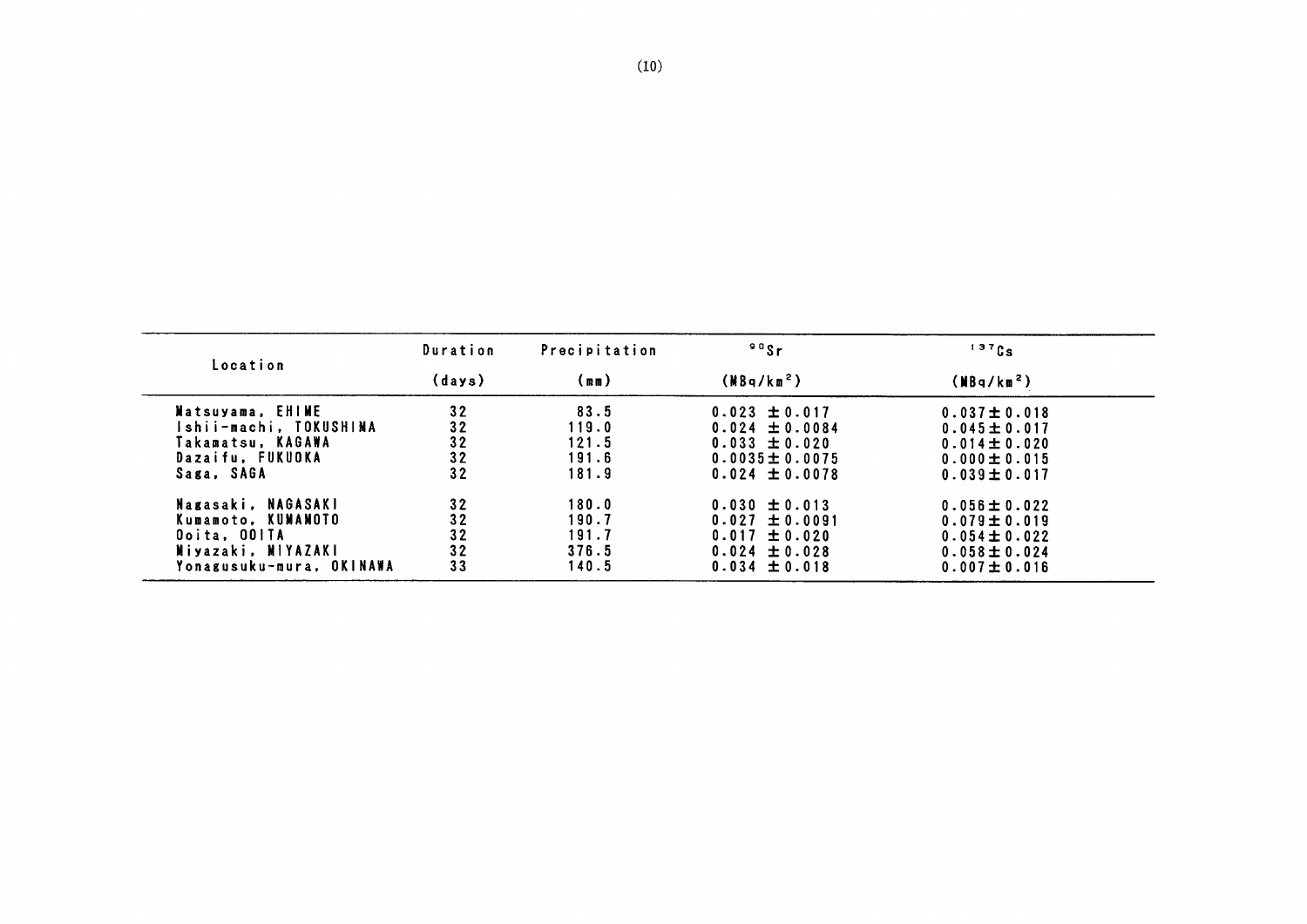## (1)-2 Strontium-90 and Cesium-137 in Rain and Dry Fallout(for WHO program)<br>(from Oct. 1990 to Mar. 1991)

|                                                                                                                     | Duration                   | Precipitation                            | $90$ Sr                                                                                                    | 137Cs                                                                                                 |
|---------------------------------------------------------------------------------------------------------------------|----------------------------|------------------------------------------|------------------------------------------------------------------------------------------------------------|-------------------------------------------------------------------------------------------------------|
| Location                                                                                                            | (days)                     | (mn)                                     | (MBq/km <sup>2</sup> )                                                                                     | (MBq/km <sup>2</sup> )                                                                                |
| October, 1990<br>Chiba, CHIBA<br>Ichihara, CHIBA<br>Kagoshima, KAGOSHIMA                                            | 32<br>32<br>31             | 161.4<br>151.0<br>152.5                  | $0.0037 \pm 0.0070$<br>$0.011 \pm 0.0085$<br>$0.029 \pm 0.019$                                             | $0.024 \pm 0.012$<br>$0.000 \pm 0.015$<br>$0.027 \pm 0.019$                                           |
| November, 1990<br>Chiba, CHIBA<br>Ichihara, CHIBA<br>Niigata, NIIGATA<br>Kanazawa, ISHIKAWA<br>Yamaguchi, YAMAGUCHI | 33<br>31<br>31<br>35<br>33 | 271.5<br>282.5<br>155.6<br>281.5<br>68.0 | $0.017 \pm 0.0079$<br>$0.015 \pm 0.0096$<br>$0.095 \pm 0.021$<br>$0.057 \pm 0.011$<br>$0.028 \pm 0.017$    | $0.022 \pm 0.013$<br>$0.000 \pm 0.018$<br>$0.042 \pm 0.019$<br>$0.033 \pm 0.017$<br>$0.018 \pm 0.022$ |
| Kagoshima, KAGOSHIMA                                                                                                | 32                         | 75.5                                     | $0.080 \pm 0.023$                                                                                          | $0.033 \pm 0.019$                                                                                     |
| December, 1990<br>Akita, AKITA<br>Chiba, CHIBA<br>Ichihara, CHIBA<br>Niigata, N11GATA<br>Kanazawa, ISHIKAWA         | 31<br>36<br>35<br>35<br>33 | 219.0<br>35.5<br>49.2<br>142.8<br>233.5  | $0.024 \pm 0.013$<br>$0.021 \pm 0.0083$<br>$0.0000 \pm 0.0076$<br>$0.19 \pm 0.015$<br>$0.000 \pm 0.017$    | $0.022 \pm 0.015$<br>$0.037 \pm 0.014$<br>$0.013 \pm 0.017$<br>$0.061 \pm 0.017$<br>$0.075 \pm 0.024$ |
| Nagano, NAGANO<br>Okayama, OKAYAMA<br>Yamaguchi, YAMAGUCH!<br>Kochi, KOCHI<br>Kagoshima, KAGOSHIMA                  | 35<br>38<br>33<br>38<br>28 | 78.5<br>20.9<br>51.5<br>54.4<br>27.5     | $0.012 \pm 0.018$<br>$0.036 \pm 0.022$<br>$0.019 \pm 0.0077$<br>$0.047 \pm 0.020$<br>$0.095 \pm 0.011$     | $0.007 \pm 0.021$<br>$0.028 \pm 0.018$<br>$0.043 \pm 0.016$<br>$0.018 \pm 0.015$<br>$0.044 \pm 0.016$ |
| January, 1991<br>Akita, AKITA<br>Chiba, CHIBA<br>Ichihara, CHIBA<br>Niigata, NIIGATA<br>Kanazawa, ISHIKAWA          | 33<br>26<br>29<br>29<br>29 | 134.2<br>46.3<br>55.7<br>86.3<br>313.5   | $0.000 \pm 0.017$<br>$0.0028 \pm 0.0072$<br>$0.0031 \pm 0.0085$<br>$0.22 \pm 0.027$<br>$0.0066 \pm 0.0096$ | $0.057 \pm 0.023$<br>$0.028 \pm 0.013$<br>$0.006 \pm 0.015$<br>$0.069 \pm 0.021$<br>$0.051 \pm 0.018$ |
| Nagano, NAGANO<br>Osaka, OSAKA<br>Okayama, OKAYAMA<br>Yamaguchi, YAMAGUCHI                                          | 29<br>27<br>26<br>29       | 55.6<br>58.3<br>24.5<br>54.0             | $0.0077 \pm 0.0070$<br>$0.005 \pm 0.019$<br>$0.027 \pm 0.0071$<br>$0.020 \pm 0.0075$                       | $0.005 \pm 0.015$<br>$0.019 \pm 0.017$<br>$0.032 \pm 0.015$<br>$0.027 \pm 0.015$                      |

Table (1)-2: Strontium-90 and Cesium-137 in Rain and Dry Fallout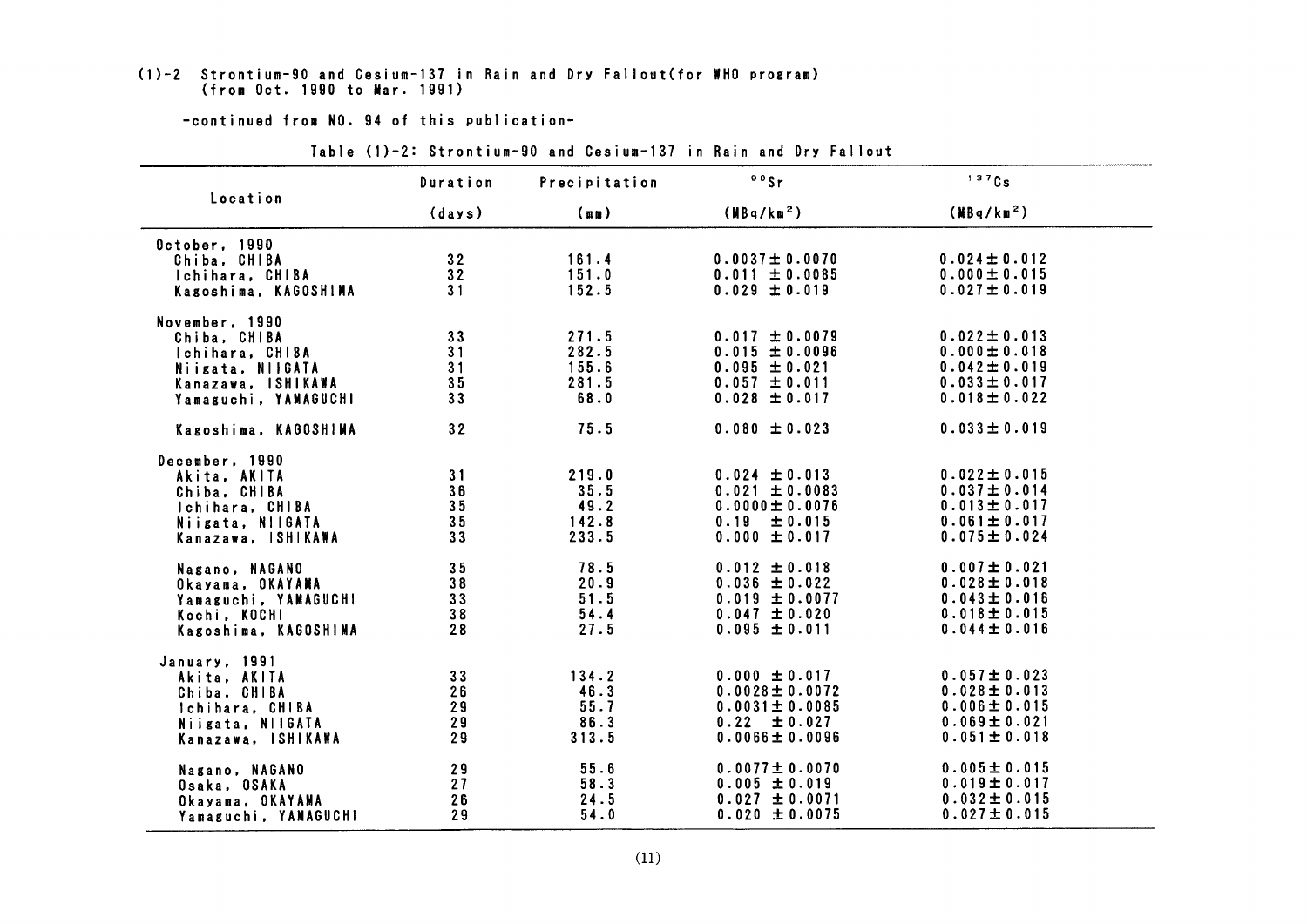|                                                                                                           | Duration                   | Precipitation                            | 90Sr                                                                                                        | 137Cs                                                                                                 |
|-----------------------------------------------------------------------------------------------------------|----------------------------|------------------------------------------|-------------------------------------------------------------------------------------------------------------|-------------------------------------------------------------------------------------------------------|
| Location                                                                                                  | (days)                     | (m)                                      | (MBq/km <sup>2</sup> )                                                                                      | (MBq/km <sup>2</sup> )                                                                                |
| Kochi, KOCHI<br>Kagoshima, KAGOSHIMA                                                                      | 26<br>35                   | 33.0<br>53.5                             | $0.071 \pm 0.012$<br>$0.13 \pm 0.014$                                                                       | $0.003 \pm 0.022$<br>$0.063 \pm 0.021$                                                                |
| February, 1991<br>Akita, AKITA<br>Chiba, CHIBA<br>Ichihara. CHIBA<br>Kanazawa, ISHIKAWA<br>Nagano. NAGANO | 29<br>29<br>29<br>28<br>29 | 157.8<br>58.4<br>63.5<br>237.5<br>60.7   | $0.012 \pm 0.017$<br>$0.023 \pm 0.0087$<br>$0.021 \pm 0.0092$<br>$0.0042 \pm 0.0075$<br>$0.0056 \pm 0.0069$ | $0.034 \pm 0.018$<br>$0.083 \pm 0.016$<br>$0.14 \pm 0.024$<br>$0.063 \pm 0.020$<br>$0.022 \pm 0.017$  |
| Osaka, OSAKA<br>Okayama, OKAYAMA<br>Yamaguchi, YAMAGUCHI<br>Kochi, KOCHI<br>Kagoshima, KAGOSHINA          | 30<br>29<br>29<br>29<br>30 | 92.1<br>54.6<br>121.5<br>107.7<br>109.5  | $0.016 \pm 0.019$<br>$0.031 \pm 0.020$<br>$0.029 \pm 0.0085$<br>$0.10 \pm 0.012$<br>± 0.023<br>0.14         | $0.066 \pm 0.019$<br>$0.018 \pm 0.017$<br>$0.081 \pm 0.021$<br>$0.059 \pm 0.019$<br>$0.13 \pm 0.025$  |
| March, 1991<br>Akita, AKITA<br>Chiba, CHIBA<br>Ichihara, CHIBA<br>Niigata, NIIGATA<br>Kanazawa, ISHIKAWA  | 32<br>32<br>32<br>32<br>33 | 61.2<br>160.0<br>161.7<br>47.0<br>241.5  | $0.026 \pm 0.016$<br>$0.019 \pm 0.0087$<br>$0.023 \pm 0.010$<br>$0.26 \pm 0.027$<br>$0.069 \pm 0.019$       | $0.060 \pm 0.019$<br>$0.038 \pm 0.016$<br>$0.008 \pm 0.017$<br>$0.045 \pm 0.019$<br>$0.052 \pm 0.019$ |
| Nagano, NAGANO<br>Osaka, OSAKA<br>Okayama. OKAYAMA<br>Yamaguchi, YAMAGUCHI<br>Kochi, KOCHI                | 32<br>29<br>32<br>32<br>33 | 67.7<br>123.2<br>131.5<br>233.5<br>241.1 | $0.047 \pm 0.022$<br>$0.000 \pm 0.017$<br>$0.048 \pm 0.0092$<br>$0.054 \pm 0.010$<br>0.12<br>± 0.024        | $0.033 \pm 0.020$<br>$0.031 \pm 0.016$<br>$0.028 \pm 0.016$<br>$0.045 \pm 0.019$<br>$0.049 \pm 0.020$ |
| Kagoshima, KAGOSHIMA                                                                                      | 29                         | 215.0                                    | $0.053 \pm 0.023$                                                                                           | $0.025 \pm 0.017$                                                                                     |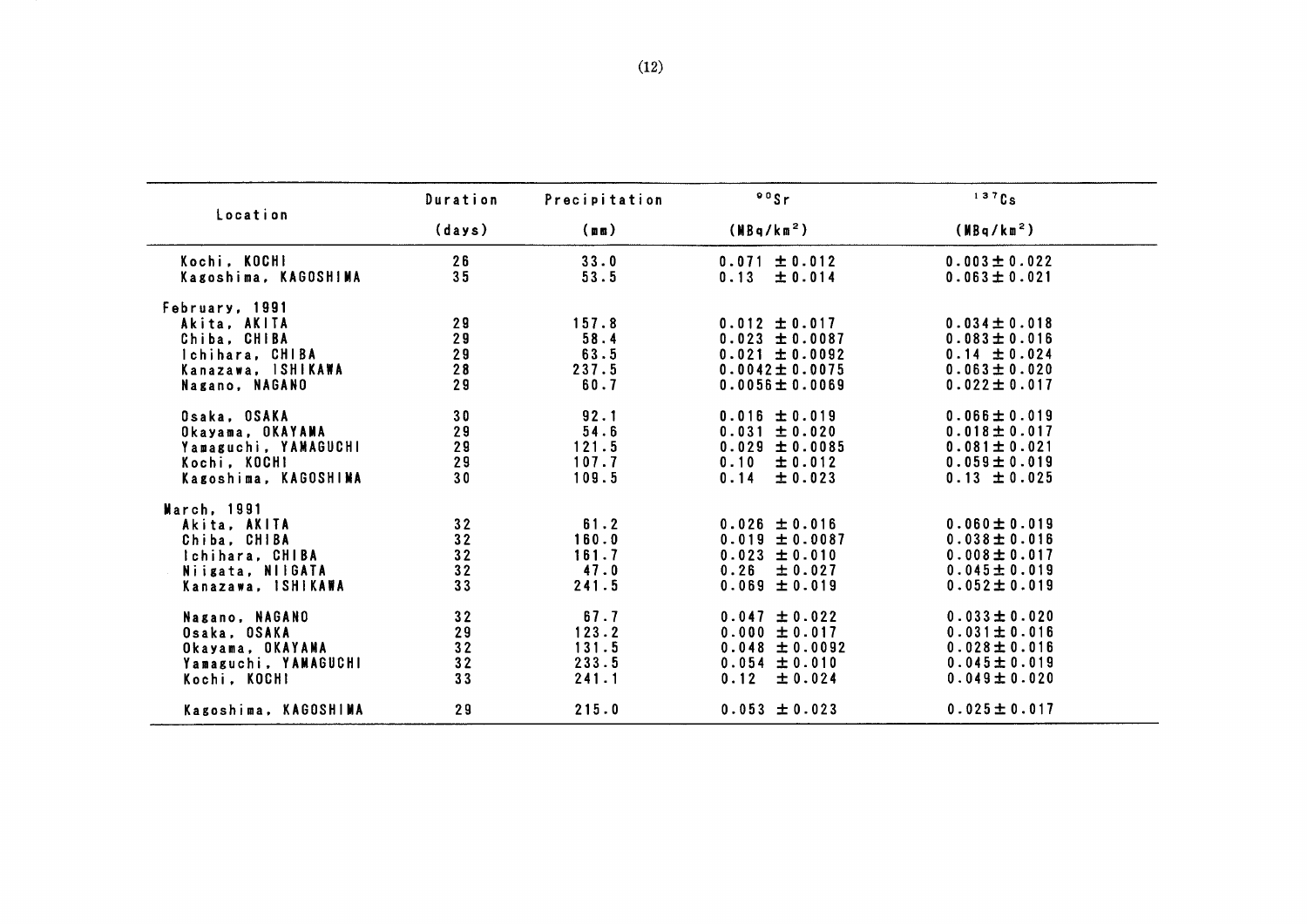## (2) Strontium-90 and Cesium-137 in Airborne Dust<br>(from Jul. 1990 to Mar. 1991)

| Location<br>period<br>volume<br>(m3)<br>(mBq/m <sup>3</sup> )<br>(mBq/m <sup>3</sup> )<br>$July \sim October.$ 1990<br>$7 \sim 10$<br>Mito, IBARAKI<br>9,664.1<br>$0.00013 \pm 0.00039$<br>$0.00009 \pm 0.00056$<br>Nagano, NAGANO<br>$7 \sim 10$<br>17,497.0<br>$0.00024 \pm 0.00019$<br>$0.00049 \pm 0.00046$<br>$0$ ctober $\sim$ December, 1990<br>Morioka, IWATE<br>$10 - 12$<br>10, 134.0<br>$0.00056 \pm 0.00038$<br>$0.0013 \pm 0.00083$<br>Mito, IBARAKI<br>$10 - 12$<br>9,376.6<br>$0.00068 \pm 0.00036$<br>$0.00000 \pm 0.00076$<br>Ichihara, CHIBA<br>$10 - 12$<br>10, 368.0<br>$0.00035 \pm 0.00036$<br>$0.0012 \pm 0.00057$<br>Maebashi, GUNMA<br>$10 - 12$<br>13,555.0<br>$0.00000 \pm 0.00063$<br>$0.00000 \pm 0.00066$<br>Niigata, NIIGATA<br>$10 - 12$<br>11,391.0<br>$0.00051 \pm 0.00035$<br>$0.00000 \pm 0.00063$<br>Nagano, NAGANO<br>$10 - 12$<br>18,128.5<br>$0.00047 \pm 0.00020$<br>$0.00000 \pm 0.00048$<br>Tsu, MIE<br>$10 - 12$<br>14,953.0<br>$0.00078 \pm 0.00026$<br>$0.00083 \pm 0.00056$<br>Ootsu, SHIGA<br>$10 - 12$<br>10, 973.0<br>$0.00053 \pm 0.00036$<br>$0.0018 \pm 0.00074$<br>Kyoto, KYOTO<br>$10 - 12$<br>7,760.0<br>$0.0014 \pm 0.00050$<br>$0.00050 \pm 0.00077$<br>Tottori, TOTTORI<br>$10 - 12$<br>12,907.0<br>$0.00043 \pm 0.00030$<br>$0.00000 \pm 0.00042$<br>Yamaguchi, YAMAGUCHI<br>$10 - 12$<br>18,707.0<br>$0.00020 \pm 0.00020$<br>$0.00071 \pm 0.00040$<br>Tokushima, TOKUSHIMA<br>$10 - 12$<br>10.080.0<br>$0.00095 \pm 0.00037$<br>$0.00085 \pm 0.00083$<br>Nagasaki, NAGASAKI<br>$10 - 12$<br>10.326.0<br>$0.00010 \pm 0.00082$<br>$0.0011 \pm 0.00082$<br>Ooita, OOITA<br>$10 - 12$<br>10,086.0<br>$0.00000 \pm 0.00033$<br>$0.00000 \pm 0.00062$<br>November $\sim$ December, 1990<br>Gifu, GIFU<br>$11 \sim 12$<br>10, 916.0<br>$0.00068 \pm 0.00032$<br>$0.0016 \pm 0.00082$<br>January~March, 1991<br>Morioka, IWATE<br>$1 \sim 3$<br>10,428.0<br>$0.00055 \pm 0.00036$<br>$0.00030 \pm 0.00081$ |  |
|-------------------------------------------------------------------------------------------------------------------------------------------------------------------------------------------------------------------------------------------------------------------------------------------------------------------------------------------------------------------------------------------------------------------------------------------------------------------------------------------------------------------------------------------------------------------------------------------------------------------------------------------------------------------------------------------------------------------------------------------------------------------------------------------------------------------------------------------------------------------------------------------------------------------------------------------------------------------------------------------------------------------------------------------------------------------------------------------------------------------------------------------------------------------------------------------------------------------------------------------------------------------------------------------------------------------------------------------------------------------------------------------------------------------------------------------------------------------------------------------------------------------------------------------------------------------------------------------------------------------------------------------------------------------------------------------------------------------------------------------------------------------------------------------------------------------------------------------------------------------------------------------------------------------------------------------------------------------|--|
|                                                                                                                                                                                                                                                                                                                                                                                                                                                                                                                                                                                                                                                                                                                                                                                                                                                                                                                                                                                                                                                                                                                                                                                                                                                                                                                                                                                                                                                                                                                                                                                                                                                                                                                                                                                                                                                                                                                                                                   |  |
|                                                                                                                                                                                                                                                                                                                                                                                                                                                                                                                                                                                                                                                                                                                                                                                                                                                                                                                                                                                                                                                                                                                                                                                                                                                                                                                                                                                                                                                                                                                                                                                                                                                                                                                                                                                                                                                                                                                                                                   |  |
|                                                                                                                                                                                                                                                                                                                                                                                                                                                                                                                                                                                                                                                                                                                                                                                                                                                                                                                                                                                                                                                                                                                                                                                                                                                                                                                                                                                                                                                                                                                                                                                                                                                                                                                                                                                                                                                                                                                                                                   |  |
|                                                                                                                                                                                                                                                                                                                                                                                                                                                                                                                                                                                                                                                                                                                                                                                                                                                                                                                                                                                                                                                                                                                                                                                                                                                                                                                                                                                                                                                                                                                                                                                                                                                                                                                                                                                                                                                                                                                                                                   |  |
|                                                                                                                                                                                                                                                                                                                                                                                                                                                                                                                                                                                                                                                                                                                                                                                                                                                                                                                                                                                                                                                                                                                                                                                                                                                                                                                                                                                                                                                                                                                                                                                                                                                                                                                                                                                                                                                                                                                                                                   |  |
|                                                                                                                                                                                                                                                                                                                                                                                                                                                                                                                                                                                                                                                                                                                                                                                                                                                                                                                                                                                                                                                                                                                                                                                                                                                                                                                                                                                                                                                                                                                                                                                                                                                                                                                                                                                                                                                                                                                                                                   |  |
|                                                                                                                                                                                                                                                                                                                                                                                                                                                                                                                                                                                                                                                                                                                                                                                                                                                                                                                                                                                                                                                                                                                                                                                                                                                                                                                                                                                                                                                                                                                                                                                                                                                                                                                                                                                                                                                                                                                                                                   |  |
|                                                                                                                                                                                                                                                                                                                                                                                                                                                                                                                                                                                                                                                                                                                                                                                                                                                                                                                                                                                                                                                                                                                                                                                                                                                                                                                                                                                                                                                                                                                                                                                                                                                                                                                                                                                                                                                                                                                                                                   |  |
|                                                                                                                                                                                                                                                                                                                                                                                                                                                                                                                                                                                                                                                                                                                                                                                                                                                                                                                                                                                                                                                                                                                                                                                                                                                                                                                                                                                                                                                                                                                                                                                                                                                                                                                                                                                                                                                                                                                                                                   |  |
|                                                                                                                                                                                                                                                                                                                                                                                                                                                                                                                                                                                                                                                                                                                                                                                                                                                                                                                                                                                                                                                                                                                                                                                                                                                                                                                                                                                                                                                                                                                                                                                                                                                                                                                                                                                                                                                                                                                                                                   |  |
|                                                                                                                                                                                                                                                                                                                                                                                                                                                                                                                                                                                                                                                                                                                                                                                                                                                                                                                                                                                                                                                                                                                                                                                                                                                                                                                                                                                                                                                                                                                                                                                                                                                                                                                                                                                                                                                                                                                                                                   |  |
|                                                                                                                                                                                                                                                                                                                                                                                                                                                                                                                                                                                                                                                                                                                                                                                                                                                                                                                                                                                                                                                                                                                                                                                                                                                                                                                                                                                                                                                                                                                                                                                                                                                                                                                                                                                                                                                                                                                                                                   |  |
|                                                                                                                                                                                                                                                                                                                                                                                                                                                                                                                                                                                                                                                                                                                                                                                                                                                                                                                                                                                                                                                                                                                                                                                                                                                                                                                                                                                                                                                                                                                                                                                                                                                                                                                                                                                                                                                                                                                                                                   |  |
|                                                                                                                                                                                                                                                                                                                                                                                                                                                                                                                                                                                                                                                                                                                                                                                                                                                                                                                                                                                                                                                                                                                                                                                                                                                                                                                                                                                                                                                                                                                                                                                                                                                                                                                                                                                                                                                                                                                                                                   |  |
|                                                                                                                                                                                                                                                                                                                                                                                                                                                                                                                                                                                                                                                                                                                                                                                                                                                                                                                                                                                                                                                                                                                                                                                                                                                                                                                                                                                                                                                                                                                                                                                                                                                                                                                                                                                                                                                                                                                                                                   |  |
|                                                                                                                                                                                                                                                                                                                                                                                                                                                                                                                                                                                                                                                                                                                                                                                                                                                                                                                                                                                                                                                                                                                                                                                                                                                                                                                                                                                                                                                                                                                                                                                                                                                                                                                                                                                                                                                                                                                                                                   |  |
|                                                                                                                                                                                                                                                                                                                                                                                                                                                                                                                                                                                                                                                                                                                                                                                                                                                                                                                                                                                                                                                                                                                                                                                                                                                                                                                                                                                                                                                                                                                                                                                                                                                                                                                                                                                                                                                                                                                                                                   |  |
|                                                                                                                                                                                                                                                                                                                                                                                                                                                                                                                                                                                                                                                                                                                                                                                                                                                                                                                                                                                                                                                                                                                                                                                                                                                                                                                                                                                                                                                                                                                                                                                                                                                                                                                                                                                                                                                                                                                                                                   |  |
|                                                                                                                                                                                                                                                                                                                                                                                                                                                                                                                                                                                                                                                                                                                                                                                                                                                                                                                                                                                                                                                                                                                                                                                                                                                                                                                                                                                                                                                                                                                                                                                                                                                                                                                                                                                                                                                                                                                                                                   |  |
|                                                                                                                                                                                                                                                                                                                                                                                                                                                                                                                                                                                                                                                                                                                                                                                                                                                                                                                                                                                                                                                                                                                                                                                                                                                                                                                                                                                                                                                                                                                                                                                                                                                                                                                                                                                                                                                                                                                                                                   |  |
|                                                                                                                                                                                                                                                                                                                                                                                                                                                                                                                                                                                                                                                                                                                                                                                                                                                                                                                                                                                                                                                                                                                                                                                                                                                                                                                                                                                                                                                                                                                                                                                                                                                                                                                                                                                                                                                                                                                                                                   |  |
|                                                                                                                                                                                                                                                                                                                                                                                                                                                                                                                                                                                                                                                                                                                                                                                                                                                                                                                                                                                                                                                                                                                                                                                                                                                                                                                                                                                                                                                                                                                                                                                                                                                                                                                                                                                                                                                                                                                                                                   |  |
|                                                                                                                                                                                                                                                                                                                                                                                                                                                                                                                                                                                                                                                                                                                                                                                                                                                                                                                                                                                                                                                                                                                                                                                                                                                                                                                                                                                                                                                                                                                                                                                                                                                                                                                                                                                                                                                                                                                                                                   |  |
| Yamagata, YAMAGATA<br>$1 \sim 3$<br>12,960.0<br>$0.00041 \pm 0.00071$<br>$0.0021 \pm 0.00072$                                                                                                                                                                                                                                                                                                                                                                                                                                                                                                                                                                                                                                                                                                                                                                                                                                                                                                                                                                                                                                                                                                                                                                                                                                                                                                                                                                                                                                                                                                                                                                                                                                                                                                                                                                                                                                                                     |  |
| Ookuma-machi, FUKUSHINA<br>$1 \sim 3$<br>7,305.0<br>$0.0017 \pm 0.00050$<br>$0.0013 \pm 0.00079$                                                                                                                                                                                                                                                                                                                                                                                                                                                                                                                                                                                                                                                                                                                                                                                                                                                                                                                                                                                                                                                                                                                                                                                                                                                                                                                                                                                                                                                                                                                                                                                                                                                                                                                                                                                                                                                                  |  |
| Mito, IBARAKI<br>$1 \sim 3$<br>7,629.0<br>$0.0000 \pm 0.0011$<br>$0.0025 \pm 0.0012$                                                                                                                                                                                                                                                                                                                                                                                                                                                                                                                                                                                                                                                                                                                                                                                                                                                                                                                                                                                                                                                                                                                                                                                                                                                                                                                                                                                                                                                                                                                                                                                                                                                                                                                                                                                                                                                                              |  |
| Ichihara, CHIBA<br>$1 \sim 3$<br>14,976.0<br>$0.00058 \pm 0.00062$<br>$0.00003 \pm 0.00038$                                                                                                                                                                                                                                                                                                                                                                                                                                                                                                                                                                                                                                                                                                                                                                                                                                                                                                                                                                                                                                                                                                                                                                                                                                                                                                                                                                                                                                                                                                                                                                                                                                                                                                                                                                                                                                                                       |  |
| Yokohama, KANAGAWA<br>$1 \sim 3$<br>12, 183.0<br>$0.00059 \pm 0.00028$<br>$0.00000 \pm 0.00060$                                                                                                                                                                                                                                                                                                                                                                                                                                                                                                                                                                                                                                                                                                                                                                                                                                                                                                                                                                                                                                                                                                                                                                                                                                                                                                                                                                                                                                                                                                                                                                                                                                                                                                                                                                                                                                                                   |  |
| Maebashi, GUNMA<br>$1 \sim 3$<br>13,899.0<br>$0.00092 \pm 0.00069$<br>$0.00023 \pm 0.00065$                                                                                                                                                                                                                                                                                                                                                                                                                                                                                                                                                                                                                                                                                                                                                                                                                                                                                                                                                                                                                                                                                                                                                                                                                                                                                                                                                                                                                                                                                                                                                                                                                                                                                                                                                                                                                                                                       |  |
| Utsunomiya, TOCHIGI<br>$1 \sim 3$<br>13,822.0<br>$0.00022 \pm 0.00060$<br>$0.00049 \pm 0.00060$                                                                                                                                                                                                                                                                                                                                                                                                                                                                                                                                                                                                                                                                                                                                                                                                                                                                                                                                                                                                                                                                                                                                                                                                                                                                                                                                                                                                                                                                                                                                                                                                                                                                                                                                                                                                                                                                   |  |
| Niigata, NIIGATA<br>$1 \sim 3$<br>13, 135.0<br>$0.00078 \pm 0.00066$<br>$0.00062 \pm 0.00071$                                                                                                                                                                                                                                                                                                                                                                                                                                                                                                                                                                                                                                                                                                                                                                                                                                                                                                                                                                                                                                                                                                                                                                                                                                                                                                                                                                                                                                                                                                                                                                                                                                                                                                                                                                                                                                                                     |  |
| Kosugi-machi, IOYAMA<br>$1 \sim 3$<br>18,433.0<br>$0.00000 \pm 0.00043$<br>$0.00000 \pm 0.00050$                                                                                                                                                                                                                                                                                                                                                                                                                                                                                                                                                                                                                                                                                                                                                                                                                                                                                                                                                                                                                                                                                                                                                                                                                                                                                                                                                                                                                                                                                                                                                                                                                                                                                                                                                                                                                                                                  |  |
| Fukui, FUKUI<br>$1 \sim 3$<br>16, 131.0<br>$0.00035 \pm 0.00020$<br>$0.00039 \pm 0.00052$                                                                                                                                                                                                                                                                                                                                                                                                                                                                                                                                                                                                                                                                                                                                                                                                                                                                                                                                                                                                                                                                                                                                                                                                                                                                                                                                                                                                                                                                                                                                                                                                                                                                                                                                                                                                                                                                         |  |
| Nagano, NAGANO<br>$1 \sim 3$<br>19,167.8<br>$0.00053 \pm 0.00020$<br>$0.00000 \pm 0.00040$                                                                                                                                                                                                                                                                                                                                                                                                                                                                                                                                                                                                                                                                                                                                                                                                                                                                                                                                                                                                                                                                                                                                                                                                                                                                                                                                                                                                                                                                                                                                                                                                                                                                                                                                                                                                                                                                        |  |

Table (2): Strontium-90 and Cesium-137 in Airborne Dust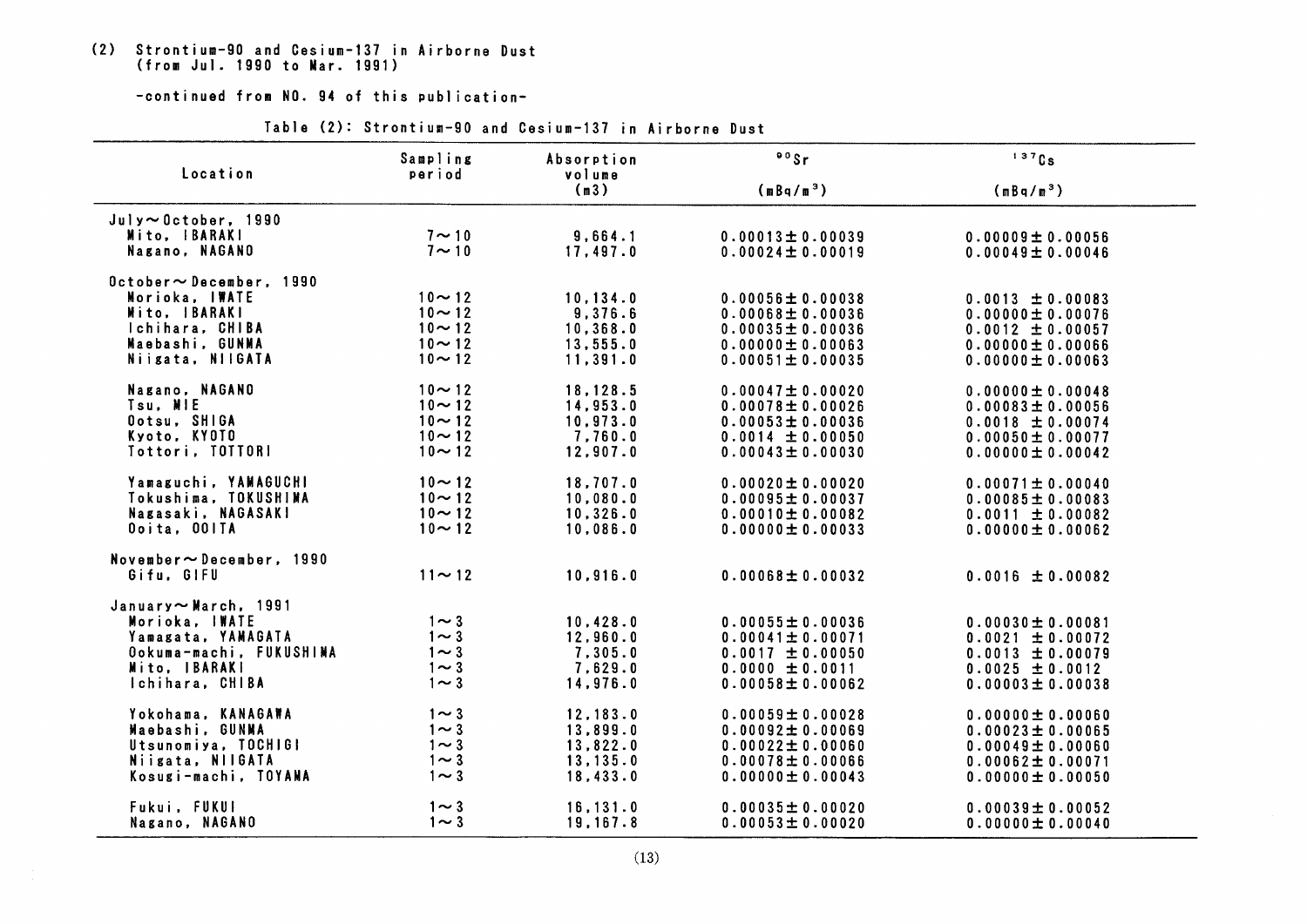| Location                | Sampling<br>period | Absorption<br>volume | 80Sr                  | 137Cs                 |
|-------------------------|--------------------|----------------------|-----------------------|-----------------------|
|                         |                    | (m3)                 | (mBq/m <sup>3</sup> ) | (mBq/m <sup>3</sup> ) |
| Koufu, YANANASHI        | 1 $\sim$ 3         | 14,316.0             | $0.00044 \pm 0.00062$ | $0.0014 \pm 0.00068$  |
| Hamaoka-machi, SHIZUOKA | 1 $\sim$ 3         | 11,337.0             | $0.00028 \pm 0.00076$ | $0.0017 \pm 0.00082$  |
| Gifu, GIFU              | 1 $\sim$ 3         | 10,027.2             | $0.00077 \pm 0.00037$ | $0.00000 \pm 0.00083$ |
| Nagoya, AICHI           | $1 \sim 3$         | 10,756.0             | $0.0011 \pm 0.00035$  | $0.00028 \pm 0.00056$ |
| Tsu, MIE                | $1 \sim 3$         | 14,660.0             | $0.00014 \pm 0.00058$ | $0.00000 \pm 0.00051$ |
| Ootsu, SHIGA            | $1 \sim 3$         | 12,107.0             | $0.00054 \pm 0.00029$ | $0.00000 \pm 0.00047$ |
| Kyoto, KYOTO            | $1 \sim 3$         | 8,382.0              | $0.0010 \pm 0.00042$  | $0.00021 \pm 0.00071$ |
| Osaka, OSAKA            | $1 \sim 3$         | 15, 342.0            | $0.00028 \pm 0.00057$ | $0.00090 \pm 0.00059$ |
| Kobe, HY0GO             | $1 \sim 3$         | 10, 185.0            | $0.00014 \pm 0.00077$ | $0.0016 \pm 0.00085$  |
| Nara, NARA              | $1 \sim 3$         | 10.171.0             | $0.00062 \pm 0.00037$ | $0.00000 \pm 0.00055$ |
| Wakayama, WAKAYAMA      | $1 \sim 3$         | 15,364.0             | $0.00048 \pm 0.00058$ | $0.00012 \pm 0.00050$ |
| Tottori, TOTTORI        | $1 \sim 3$         | 12, 927.0            | $0.00065 \pm 0.00031$ | $0.00054 \pm 0.00048$ |
| Hiroshima, HIROSHIMA    | $1 \sim 3$         | 12,035.0             | $0.00045 \pm 0.00030$ | $0.00026 \pm 0.00070$ |
| Yamaguchi, YAMAGUCHI    | $1 \sim 3$         | 20,967.0             | $0.00034 \pm 0.00043$ | $0.00002 \pm 0.00042$ |
| Tokushima, TOKUSHIMA    | $1 \sim 3$         | 11,940.0             | $0.00042 \pm 0.00076$ | $0.00000 \pm 0.00073$ |
| Takamatsu. KAGAWA       | $1 \sim 3$         | 15,490.0             | $0.00018 \pm 0.00022$ | $0.00047 \pm 0.00053$ |
| Saga, SAGA              | $1 \sim 3$         | 10,855.1             | $0.00032 \pm 0.00075$ | $0.00073 \pm 0.00075$ |
| Nagasaki, NAGASAKI      | 1 $\sim$ 3         | 12,100.0             | $0.00090 \pm 0.00080$ | $0.00036 \pm 0.00066$ |
| Kumamoto, KUMAMOTO      | 1 $\sim$ 3         | 18,364.0             | $0.00042 \pm 0.00021$ | 0.00017 $\pm$ 0.00045 |
| Ooita, OOITA            | $1 \sim 3$         | 11,159.0             | $0.00040 \pm 0.00032$ | $0.00000 \pm 0.00066$ |
| Miyazaki, MIYAZAKI      | $1 \sim 3$         | 14, 240.0            | $0.00000 \pm 0.00060$ | $0.00012 \pm 0.00040$ |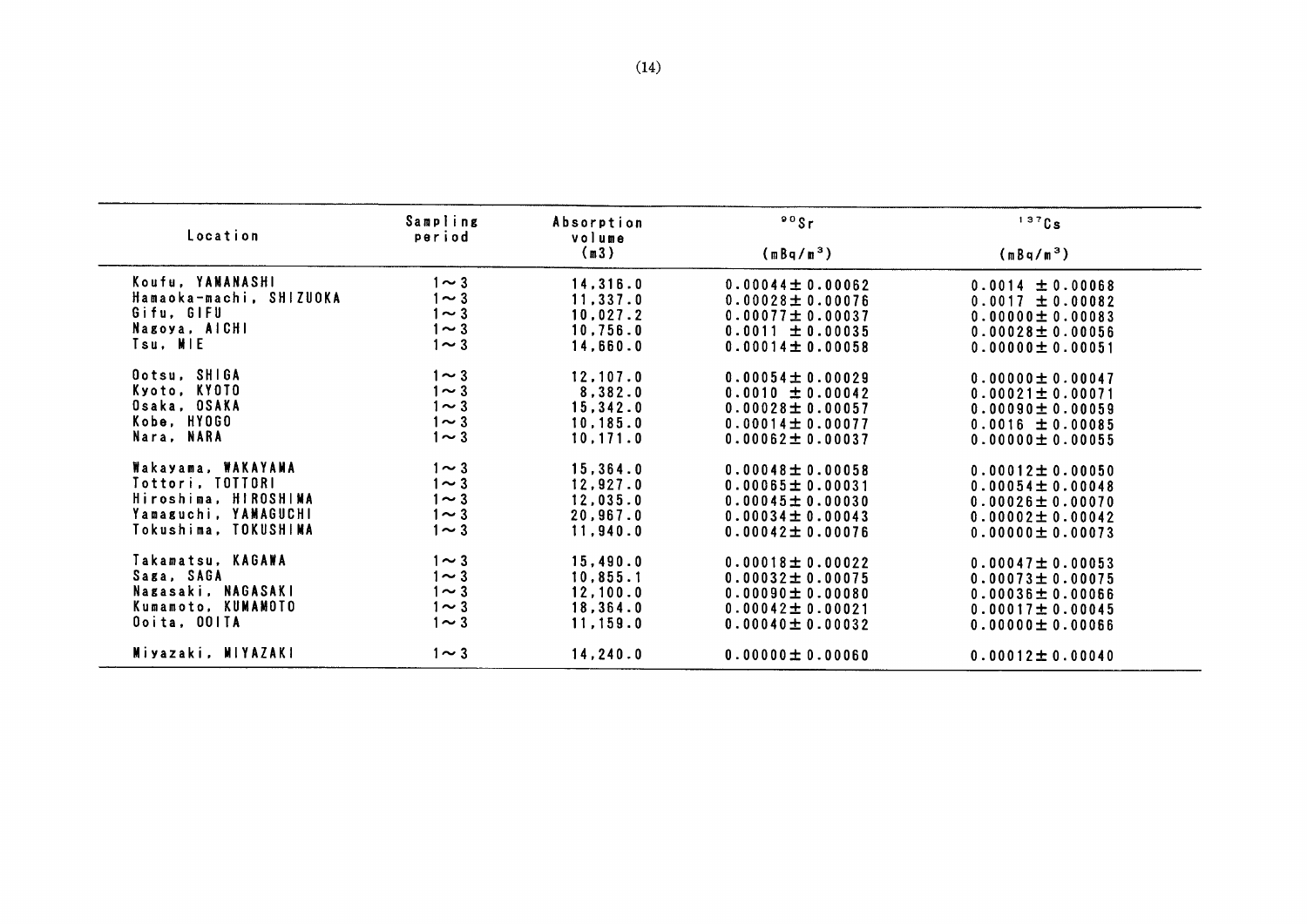# (3) Strontium-90 and Cesium-137 in Service Water<br>(from Dec. 1990 to Feb. 1991)

#### -continued from NO. 94 of this publication-

#### Table (3): Strontium-90 and Cesium-137 in Service Water

|                      |                | $80$ Sr          | 137Cs             |  |
|----------------------|----------------|------------------|-------------------|--|
| Location             | рH             | (mBq/L)          | (mBq/P)           |  |
| (Source Water)       |                |                  |                   |  |
| December, 1990       |                |                  |                   |  |
| Kisarazu, CHIBA      | 7.6            | $2.5 \pm 0.12$   | $0.038 \pm 0.091$ |  |
| Katsushika, TOKYO    | 7.3            | $1.9 \pm 0.13$   | $0.13 \pm 0.08$   |  |
| January, 1991        |                |                  |                   |  |
| Sapporo, HOKKAIDO    | 6.9            | $1.8 \pm 0.11$   | $0.21 \pm 0.097$  |  |
| Kyoto, KYOTO         | 6.7            | $3.5 \pm 0.15$   | $0.27 \pm 0.10$   |  |
| (Tap Water)          |                |                  |                   |  |
| December, 1990       |                |                  |                   |  |
| Wakkanai, HOKKAIDO   | 6.8            | $1.7 \pm 0.11$   |                   |  |
| Aomori, AOMORI       | 7.8            | $0.93 \pm 0.082$ | $0.36 \pm 0.099$  |  |
| Ichihara, CHIBA      | $7.6$<br>$7.3$ | $2.6 \pm 0.13$   | $0.000 \pm 0.079$ |  |
| Katsushika, TOKYO    |                | $1.9 \pm 0.14$   | $0.12 \pm 0.09$   |  |
| Tsu. MIE             | 7.0            | $2.7 \pm 0.13$   | $0.039 \pm 0.081$ |  |
| Tottori, TOTTORI     | 7.4            | $1.5 \pm 0.10$   | $0.000 \pm 0.087$ |  |
| Matsuyama, EHIME     | 7.7            | $1.8 \pm 0.11$   | $0.15 \pm 0.10$   |  |
| Takamatsu, KAGAWA    | 7.6            | $2.8 \pm 0.14$   | $0.034 \pm 0.094$ |  |
| Kagoshima, KAGOSHIMA | 7.2            | $0.49 \pm 0.087$ | $0.085 \pm 0.092$ |  |
| January, 1991        |                |                  |                   |  |
| Kyoto, KYOTO         | 7.0            | $4.7 \pm 0.30$   | $0.000 \pm 0.077$ |  |
| Shinguu, WAKAYAMA    | 7.0            | $2.2 \pm 0.13$   | $0.000 \pm 0.086$ |  |
| February, 1991       |                |                  |                   |  |
| Tokushima, TOKUSHIMA | 6.1            | $1.7 \pm 0.11$   | $0.000 \pm 0.070$ |  |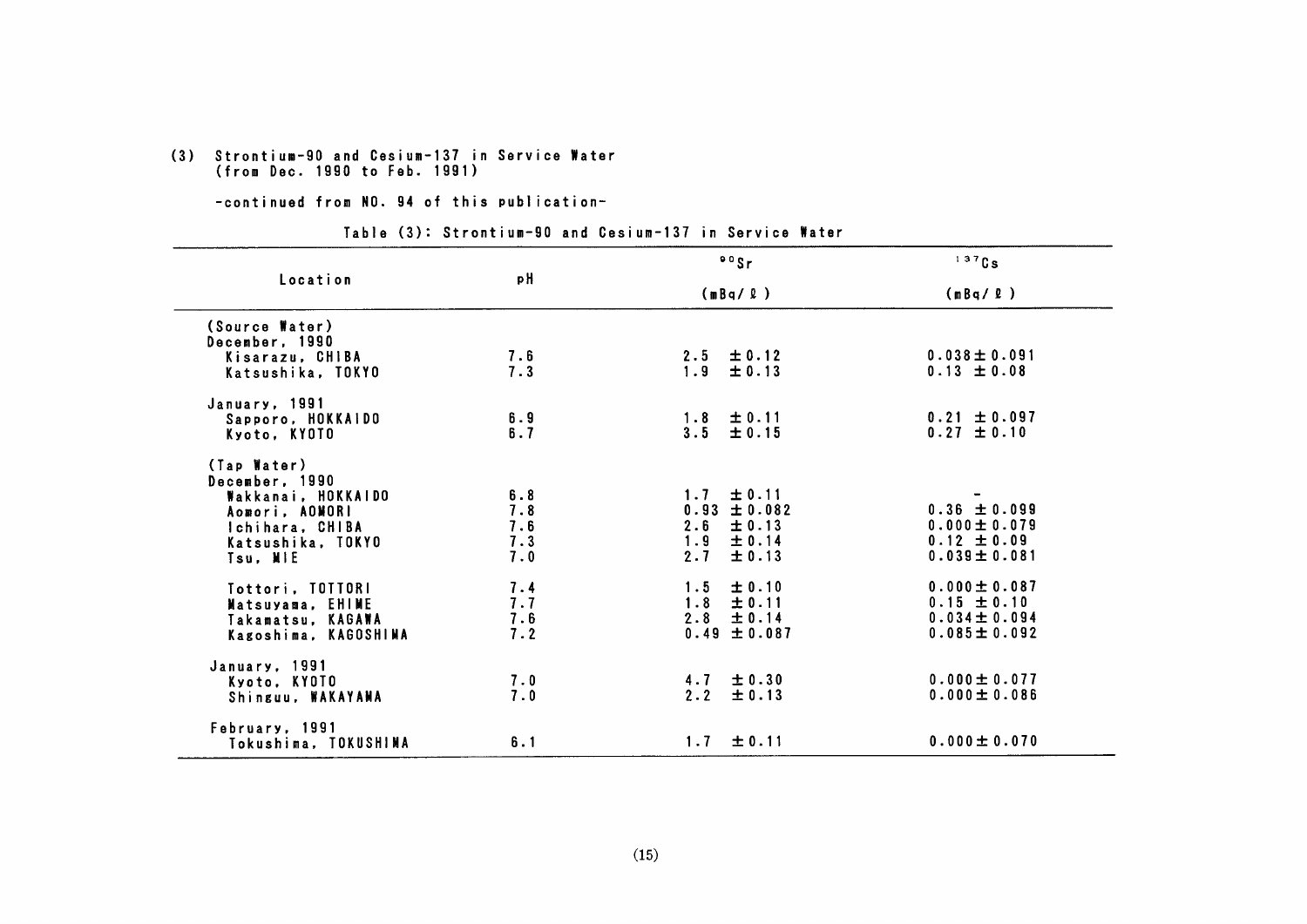## (4) Strontium-90 and Cesium-137 in Freshwater<br>(from Jul. 1990 to Dec. 1990)

|                                                     |     | $\circ$ $\circ$ Sr | $137$ Cs          |
|-----------------------------------------------------|-----|--------------------|-------------------|
| Location                                            | рH  | (mBq / Q)          | (mBq / 2)         |
| (Freshwater)<br>July, 1990<br>Barato-lake, HOKKAIDO | 8.6 | $3.7 \pm 0.16$     | $1.2 \pm 0.15$    |
| December, 1990<br>Uji, KYOTO                        | 6.4 | $0.000 \pm 0.034$  | $0.000 \pm 0.084$ |

Table (4): Strontium-90 and Cesium-137 in Freshwater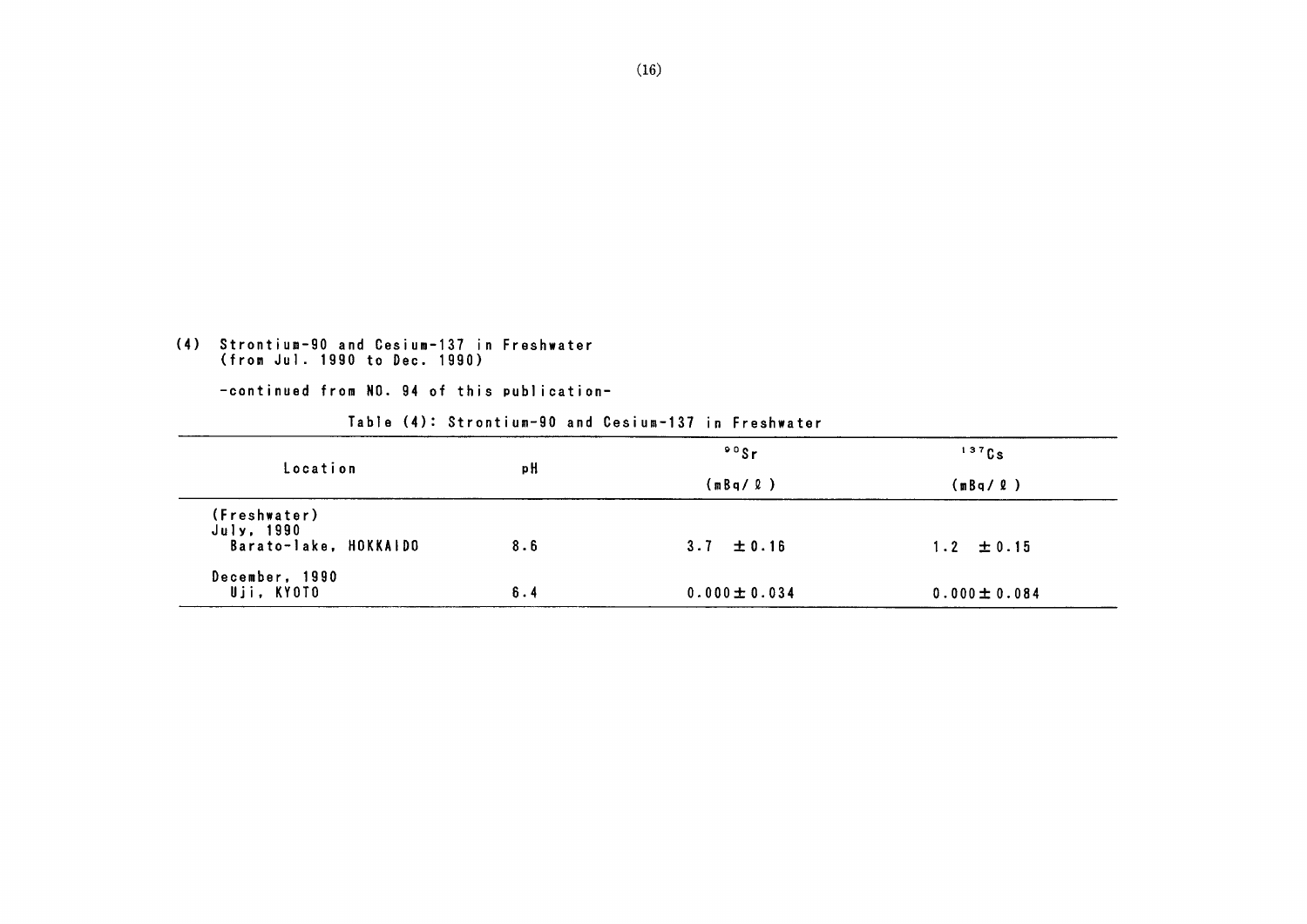# (5) Strontium-90 and Cesium-137 in Soil<br>(from Jun. 1990 to Mar. 1991)

|                                                     | Sampling                  | 90Sr                                  |                                  | 137Cs                                          |                                                                       |
|-----------------------------------------------------|---------------------------|---------------------------------------|----------------------------------|------------------------------------------------|-----------------------------------------------------------------------|
| Location                                            | Depth<br>(c)              | (Bq/kg)<br>(dried Soil)               | (MBq/km <sup>2</sup> )           | (Bq/kg)<br>(dried Soil)                        | (MBq/km <sup>2</sup> )                                                |
| June, 1990<br>Katsushika, TOKYO<br>$\prime$         | $0 \sim 5$<br>$5 - 20$    | $0.053 \pm 0.091$<br>$0.39 \pm 0.12$  | $3.6 \pm 6.1$<br>$74 \pm 23$     | $1.4 \pm 0.16$<br>$1.8 \pm 0.17$               | 95<br>$\pm$<br>11<br>$±$ 33<br>340                                    |
| July, 1990<br>Aomori, AOMORI<br>$\boldsymbol{\eta}$ | $0 \sim 5$<br>$5 \sim 20$ | ± 0.08<br>$1.1 -$<br>$0.53 \pm 0.065$ | ± 3.1<br>40<br>49<br>± 6.0       | $5.1 \pm 0.25$<br>$0.21 \pm 0.066$             | $\pm$<br>10<br>200<br>± 6.1<br>19                                     |
| Imaichi, TOCHIGI<br>$\boldsymbol{H}$                | $0 \sim 5$<br>$5 \sim 20$ | ± 0.4<br>15<br>± 0.29<br>7.9          | 280<br>$\pm$ 7<br>$\pm$ 6<br>150 | ± 0.7<br>45<br>$\pm 0.4$<br>15                 | 830<br>$\pm$<br>13<br>290<br>$\overline{\mathbf{8}}$                  |
| Kanazawa, ISHIKAWA<br>$\boldsymbol{\prime\prime}$   | $0 \sim 5$<br>$5 \sim 20$ | 18<br>± 0.4<br>$\pm$ 0.3<br>11        | 510<br>±12<br>±50<br>1600        | ± 0.7<br>48<br>$\pm$ 0.6<br>30 <sub>o</sub>    | 土<br>20<br>1400<br>± 80<br>4400                                       |
| Nagano, NAGANO<br>$\boldsymbol{\eta}$               | $0 \sim 5$<br>$5 \sim 20$ | 3.6<br>$\pm 0.21$<br>± 0.19<br>3.0    | ± 5.0<br>85<br>$\pm$ 8<br>120    | $\pm$<br>0.7<br>42<br>$\pm 0.22$<br>3.5        | 980<br>17<br>土<br>$\pm$<br>140<br>- 9                                 |
| Tsu, MIE<br>$\boldsymbol{\eta}$                     | $0 \sim 5$<br>$5 \sim 20$ | $0.48 \pm 0.13$<br>$0.42 \pm 0.12$    | 土 11<br>40<br>±26<br>87          | $2.3 \pm 0.19$<br>$0.48 \pm 0.11$              | 16<br>190<br>$\pm$<br>$±$ 22<br>100                                   |
| Yasu-machi, SHIGA<br>$\prime$                       | $0 \sim 5$<br>$5 \sim 20$ | 1.1<br>± 0.09<br>± 0.08<br>1.0        | ± 5.6<br>73<br>170<br>±14        | $1.9 \pm 0.18$<br>0.16 ± 0.087                 | 120<br>±11<br>± 15<br>27                                              |
| Miyazu, KYOTO<br>$\prime$                           | $0 \sim 5$<br>$5 \sim 20$ | ± 0.11<br>2.0<br>$0.78 \pm 0.076$     | ± 3.7<br>68<br>±18<br>180        | $\pm$ 0.7<br>36 <sub>1</sub><br>$7.1 \pm 0.31$ | ± 20<br>1200<br>$\pm$<br>70<br>1600                                   |
| Kasai, HY0GO<br>$\boldsymbol{\eta}$                 | $0 \sim 5$<br>$5 \sim 20$ | 2.1<br>± 0.17<br>1.0<br>± 0.15        | ± 7.7<br>93<br>±14<br>96         | 34<br>$\pm$ 0.6<br>$5.1 \pm 0.27$              | 1500<br>30<br>士<br>± 26<br>490                                        |
| Kashihara, NARA<br>$\boldsymbol{\eta}$              | $0 \sim 5$<br>$5 \sim 20$ | ± 0.16<br>1.6<br>1.6<br>± 0.16        | 100<br>±10<br>±18<br>180         | $6.2 \pm 0.29$<br>$6.3 \pm 0.29$               | $\begin{array}{ccc}\n\pm & 19 \\ \pm & 34\n\end{array}$<br>410<br>720 |
| Shinguu, WAKAYAMA<br>$\boldsymbol{\eta}$            | $0 \sim 5$<br>$5 \sim 20$ | $0.13 \pm 0.10$<br>$0.11 \pm 0.098$   | $4.1 \pm 3.2$<br>$7.5 \pm 6.5$   | $3.1 \pm 0.21$<br>$1.2 \pm 0.14$               | $\mathbf{7}$<br>100<br>$\pm$<br>$\pm$<br>9.4<br>81                    |
| Kokufu-machi, TOTTORI<br>$\prime$                   | $0 \sim 5$<br>$5 \sim 20$ | $0.26 \pm 0.057$<br>$0.75 \pm 0.081$  | ± 4.1<br>19<br>±12<br>110        | $2.2 \pm 0.16$<br>$2.5 \pm 0.18$               | $±$ 12<br>160<br>$±$ 28<br>380                                        |
| Oota, SHIMANE<br>$^{\prime\prime}$                  | $0 \sim 5$<br>$5 \sim 20$ | ± 0.4<br>22<br>± 0.22<br>6.8          | 530<br>土 9<br>± 17<br>530        | 32<br>士<br>0.6<br>$17 -$<br>± 0.5              | 750<br>$\pm$<br>- 14<br>$\pm$ 40<br>1300                              |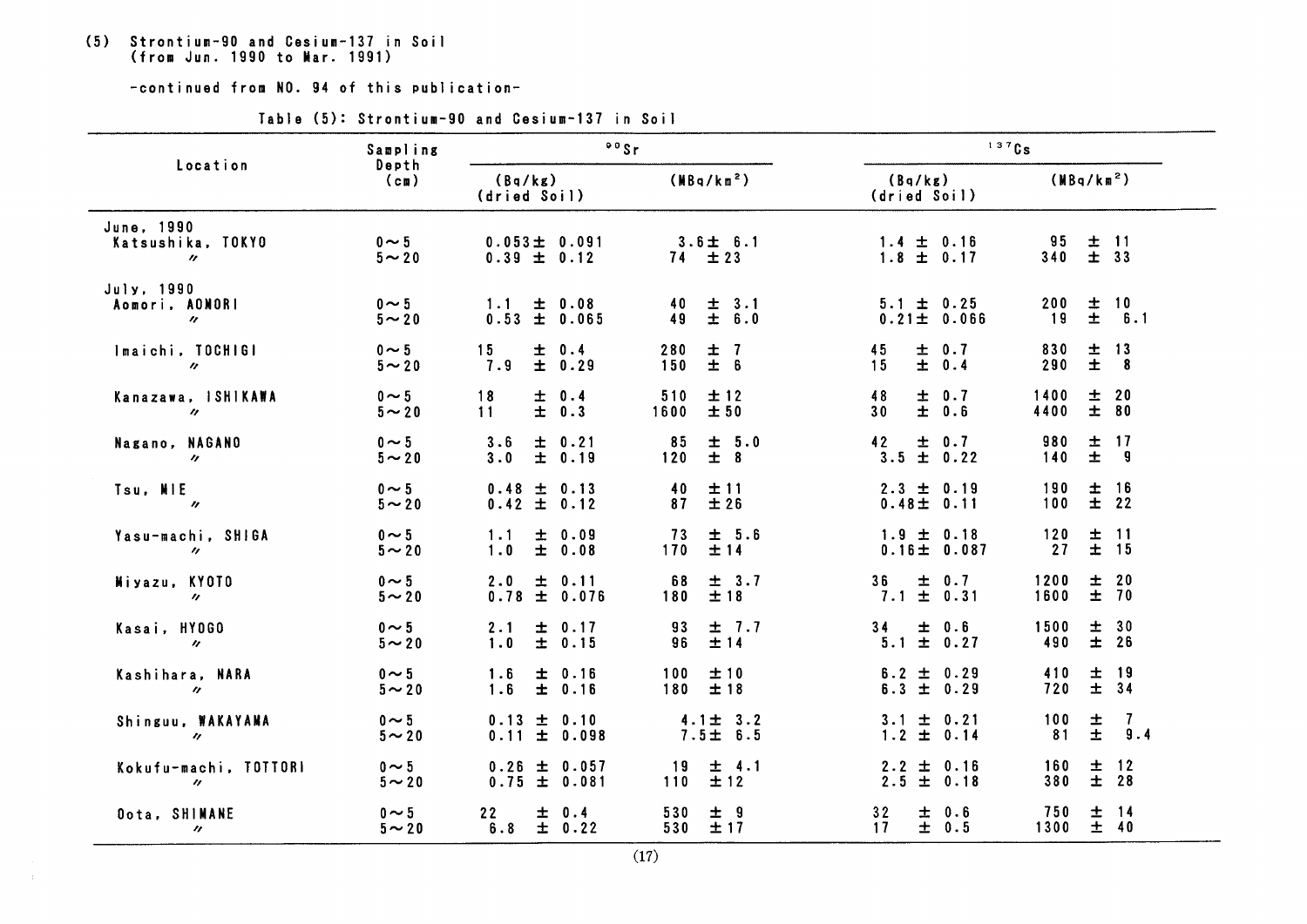| Location                                               | Sampling                   | 90Sr                                                |                                    | 137Cs                                          |                                                |
|--------------------------------------------------------|----------------------------|-----------------------------------------------------|------------------------------------|------------------------------------------------|------------------------------------------------|
|                                                        | Depth<br>(c <sub>m</sub> ) | (Bq/kg)<br>(dried Soil)                             | (MBq/km <sup>2</sup> )             | (Bq/kg)<br>(dried Soil)                        | (MBq/km <sup>2</sup> )                         |
| Hiroshima, HIROSHIMA<br>$\prime\prime$                 | $0 \sim 5$<br>$5 \sim 20$  | 0.61<br>$\pm 0.10$<br>$\pm$<br>2.1<br>0.17          | 30<br>± 5.1<br>±32<br>400          | $3.0 \pm 0.20$<br>$\pm$<br>0.4<br>11           | ±10<br>150<br>±70<br>2100                      |
| Matsuyama, EHIME<br>$\boldsymbol{\eta}$                | $0 \sim 5$<br>$5 \sim 20$  | 3.8<br>士<br>0.22<br>$\pm$<br>0.99<br>0.13           | 47<br>$\pm$ 2.7<br>$\pm$ 9.0<br>68 | 45<br>0.8<br>士<br>$\pm$<br>0.7<br>41           | 550<br>Ŧ<br>- 9<br>± 50<br>2800                |
| Sakaide, KAGAWA<br>$\prime\prime$                      | $0 \sim 5$<br>$5 \sim 20$  | 0.19<br>2.9<br>士<br>士<br>2.2<br>0.17                | 120<br>±7<br>士 16<br>210           | 11<br>$11$ $\pm$<br>$1.3$ $\pm$<br>0.4<br>0.15 | 450<br>±<br>- 15<br>$\overline{\pm}$ 14<br>120 |
| Fukuoka, FUKUOKA<br>$\boldsymbol{\eta}$                | $0 \sim 5$<br>$5 - 20$     | 6.9<br>± 0.29<br>5.0<br>$\pm$<br>0.25               | 450<br>± 19<br>800<br>±40          | 土<br>0.4<br>11<br>± 0.25<br>4.1                | 720<br>$\pm$<br>24<br>$±$ 39<br>650            |
| Obama-machi, NAGASAKI<br>$^{\prime\prime}$             | $0 \sim 5$<br>$5 - 20$     | 9.2<br>0.26<br>士<br>6.3<br>士<br>0.19                | 94<br>± 2.6<br>± 9<br>320          | 120<br>士<br>$\overline{1}$<br>± 0.8<br>54      | 士<br>1200<br>- 10<br>土 40<br>2700              |
| Nishihara-mura, KUMAMOTO<br>$\boldsymbol{\prime}$      | $0 \sim 5$<br>$5 - 20$     | 7.3<br>土<br>0.21<br>$\pm$<br>8.9<br>0.23            | 160<br>± 5<br>$\pm 15$<br>570      | 82<br>土<br>1.0<br>$\pm$<br>15<br>0.4           | 1800<br>± 20<br>$±$ 28<br>990                  |
| Sadowara-machi, MIYAZAKI<br>$\boldsymbol{\prime}$      | $0 \sim 5$<br>$5 \sim 20$  | 1.5<br>土<br>0.10<br>1.6<br>士<br>0.10                | 100<br>±7<br>±20<br>310            | 12<br>土<br>0.4<br>$\pm$<br>0.4<br>12           | $\pm$<br>27<br>790<br>± 80<br>2300             |
| Naha, OKINAWA<br>$^{\prime\prime}$                     | $0 \sim 5$<br>$5 \sim 20$  | 2.2<br>土<br>0.17<br>2.1<br>$\pm$<br>0.17            | 170<br>土 14<br>410<br>±33          | $6.1 \pm$<br>0.30<br>$3.7 \pm 0.24$            | 480<br>土<br>24<br>土 48<br>740                  |
| August, 1990<br>Sapporo, HOKKAODO<br>$\prime\prime$    | $0 \sim 5$<br>$5 \sim 20$  | 0.3<br>12 <sub>2</sub><br>土<br>$\pm$<br>8.6<br>0.22 | 440<br>±10<br>±30<br>1300          | $\pm$ 0.7<br>40<br>$9.2 \pm$<br>0.35           | ± 30<br>1500<br>1400<br>± 50                   |
| Iwadeyama-machi, MIYAGI<br>$\boldsymbol{\eta}$         | $0 \sim 5$<br>$5 \sim 20$  | 2.8<br>土<br>0.14<br>1.8<br>土<br>0.11                | ± 3.7<br>-77<br>±18<br>310         | $7.3 \pm$<br>0.32<br>2.8 $\pm$<br>0.20         | 200<br>±<br>- 9<br>$\pm$<br>34<br>470          |
| Takisawa-mura, IWATE<br>$\prime\prime$                 | $0 \sim 5$<br>$5 \sim 20$  | 22<br>0.5<br>土<br>$\pm$<br>9.3<br>0.31              | 690<br>士 15<br>±25<br>750          | 63<br>$\pm$ 0.8<br>$\pm$<br>5.1<br>0.26        | 2000<br>$\pm$<br>30<br>410<br>$\pm$<br>21      |
| Yokohama, KANAGAWA<br>$\prime\prime$                   | $0 \sim 5$<br>$5 \sim 20$  | 9.9<br>士<br>0.35<br>士<br>0.4<br>12                  | ± 8<br>240<br>±40<br>1200          | 52<br>0.8<br>士<br>22<br>土<br>0.5               | 1300<br>$\pm$<br>20<br>± 50<br>2100            |
| Takane-machi, YAMANASHI<br>$\boldsymbol{\prime\prime}$ | $0 \sim 5$<br>$5 \sim 20$  | 8.1<br>0.30<br>士<br>9.6<br>$\pm$<br>0.34            | 460<br>士 17<br>±40<br>1200         | 35<br>士<br>0.6<br>$\pm$<br>33<br>0.6           | 2000<br>土<br>- 40<br>± 80<br>4200              |
| Kochi, KOCHI<br>$^{\prime\prime}$                      | $0 \sim 5$<br>$5 - 20$     | 8.9<br>土<br>0.32<br>5.6<br>士<br>0.26                | 450<br>土 16<br>±38<br>810          | 40<br>$\pm$<br>0.7<br>$\pm$<br>0.36<br>9.5     | 2000<br>$\pm$<br>40<br>50<br>1400<br>土         |
| Kaimon-machi, KAGOSHIMA<br>$^{\prime\prime}$           | $0 \sim 5$<br>$5 - 20$     | 0.59<br>0.063<br>士<br>$0.24 \pm 0.048$              | 20<br>士<br>2.1<br>± 4.7<br>24      | $1.4 \pm$<br>0.15<br>$0.34 \pm 0.099$          | 5.2<br>48<br>土<br>$\pm$<br>9.8<br>34           |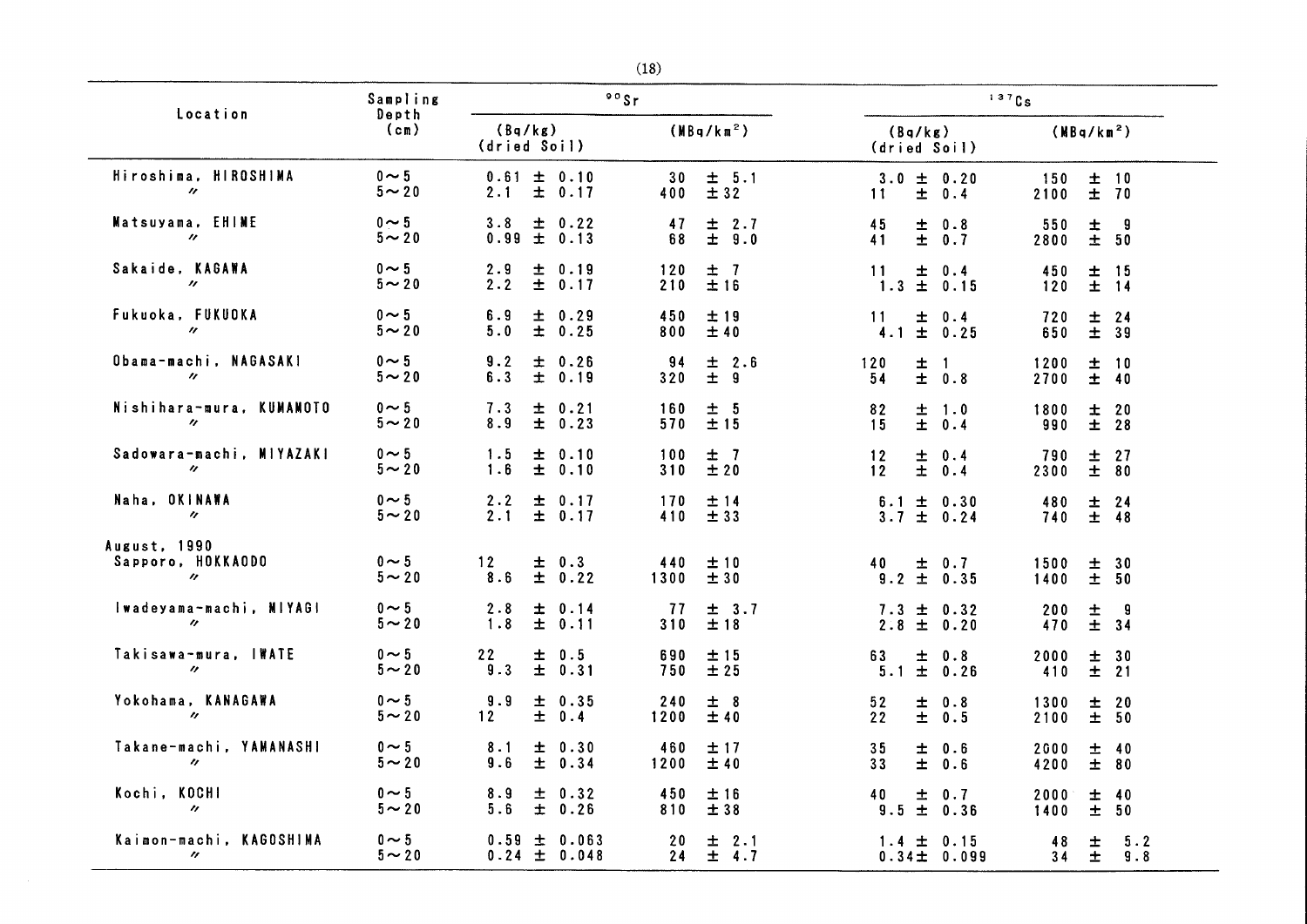| Location                                                    | Sampling                  | $80$ Sr                                 |                                     | 137Cs                                |                                      |  |
|-------------------------------------------------------------|---------------------------|-----------------------------------------|-------------------------------------|--------------------------------------|--------------------------------------|--|
|                                                             | Depth<br>$(c_m)$          | (Bq/kg)<br>(dried Soil)                 | (MBq/km <sup>2</sup> )              | (Bq/kg)<br>(dried Soil)              | (MBq/km <sup>2</sup> )               |  |
| September, 1990<br>Kawabe-machi, AKITA<br>$^{\prime\prime}$ | $0 \sim 5$<br>$5 \sim 20$ | $5.9 \pm 0.19$<br>$4.3 \pm 0.16$        | $\pm$ 7<br>200<br>±22<br>580        | ± 0.7<br>41<br>$\pm$ 0.5<br>16       | ± 30<br>1400<br>± 60<br>2100         |  |
| Asahi-machi, OKAYAMA<br>$\prime$                            | $0 \sim 5$<br>$5 - 20$    | $0.12 \pm 0.094$<br>$0.20 \pm 0.11$     | $4.7 \pm 3.9$<br>±15<br>28          | $0.41 \pm 0.11$<br>$0.51 \pm 0.11$   | $\pm$ 4.6<br>17<br>71<br>$\pm$<br>16 |  |
| Kujuu, machi, 001TA<br>$\prime\prime$                       | $0 \sim 5$<br>$5 \sim 20$ | $3.8 \pm 0.15$<br>$3.8 \pm 0.16$        | 士 2.0<br>50<br>± 5<br>110           | 110<br>$\pm$ 1<br>$\pm$ 0.5<br>17    | ± 20<br>1400<br>$±$ 14<br>510        |  |
| October, 1990<br>Maebashi, GUNMA<br>$\prime$                | $0 \sim 5$<br>$5 \sim 20$ | $0.78 \pm 0.074$<br>$1.6 \pm 0.10$      | $\pm$ 3.8<br>40<br>$\pm 14$<br>220  | $3.4 \pm 0.21$<br>$2.4 \pm 0.18$     | $±$ 11<br>170<br>330<br>± 25         |  |
| Gifu, GIFU<br>$\prime\prime$                                | $0 \sim 5$<br>$5 \sim 20$ | $0.98 \pm 0.13$<br>$1.3 \pm 0.14$       | $\pm$ 5.0<br>39<br>± 32<br>300      | $\pm$ 0.4<br>$\pm$ 0.36<br>14<br>9.7 | $±$ 16<br>540<br>$\pm$<br>2200<br>80 |  |
| March, 1991<br>Ichihara, CHIBA<br>$\prime$                  | $0 \sim 5$<br>$5 \sim 20$ | $0.13 \pm 0.046$<br>$\pm 0.052$<br>0.23 | $4.8 \pm 1.7$<br>$\pm$<br>7.1<br>31 | $1.6 \pm 0.15$<br>$1.5 \pm 0.14$     | 5.5<br>土<br>60<br>士<br>19<br>200     |  |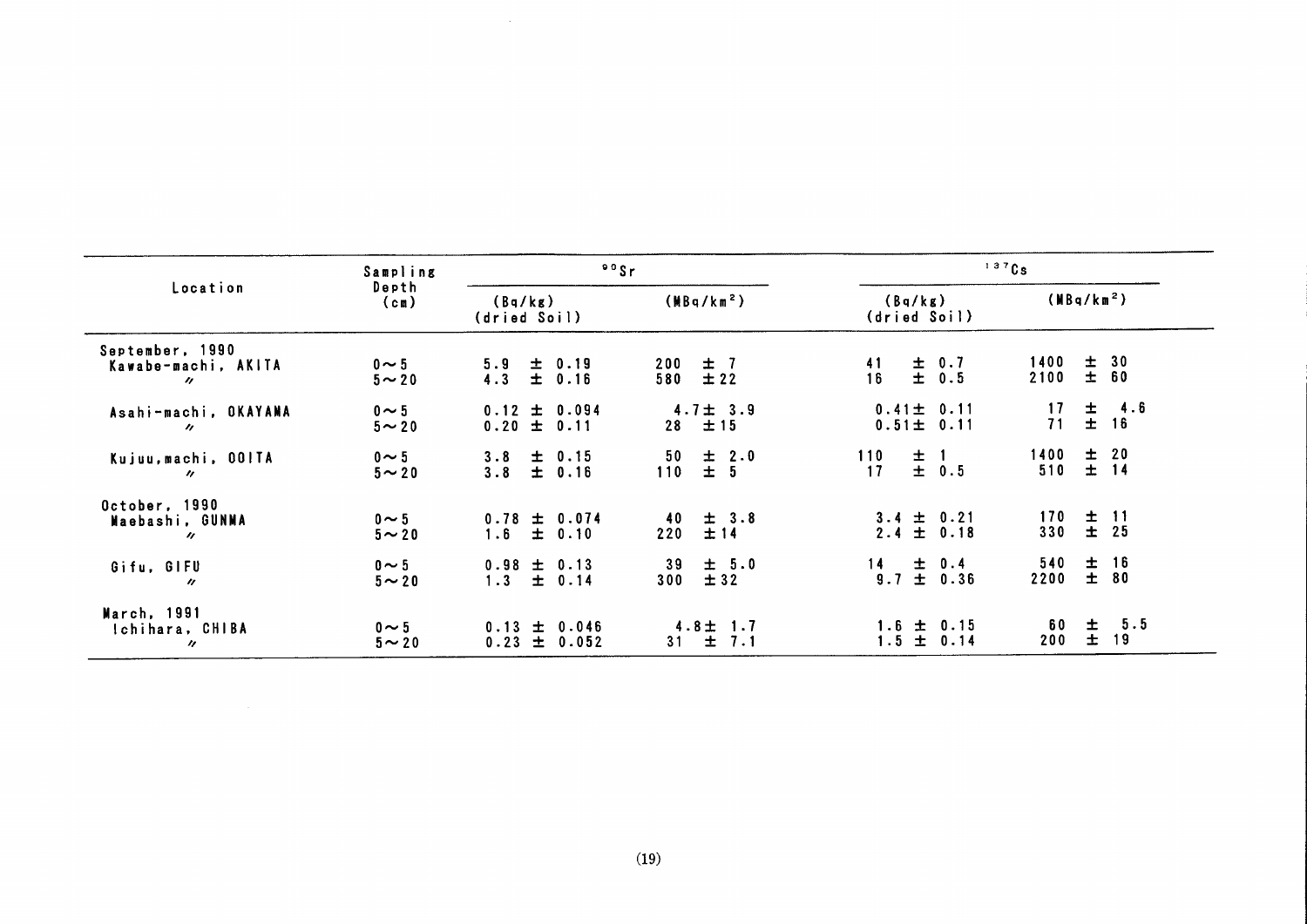## (6) Strontium-90 and Cesium-137 in Sea Water<br>(from Jul. 1990 to Jan. 1991)

| Location                           | Sample volume<br>analyzed<br>( 2 ) | C I<br>(‰) | $\degree$ <sup>90</sup> Sr<br>(mBa/2) | $137$ Cs<br>(mBq/L) |  |
|------------------------------------|------------------------------------|------------|---------------------------------------|---------------------|--|
| July, 1990<br>Yoichi-bay, HOKKAIDO | 40.0                               | 18.84      | $2.9 \pm 0.34$                        | $5.0 \pm 0.42$      |  |
| January, 1991<br>Ichihara, CHIBA   | 40.0                               | 18.31      | $1.9 \pm 0.31$                        | $3.4 \pm 0.39$      |  |

Table (6): Strontium-90 and Cesium-137 in Sea Water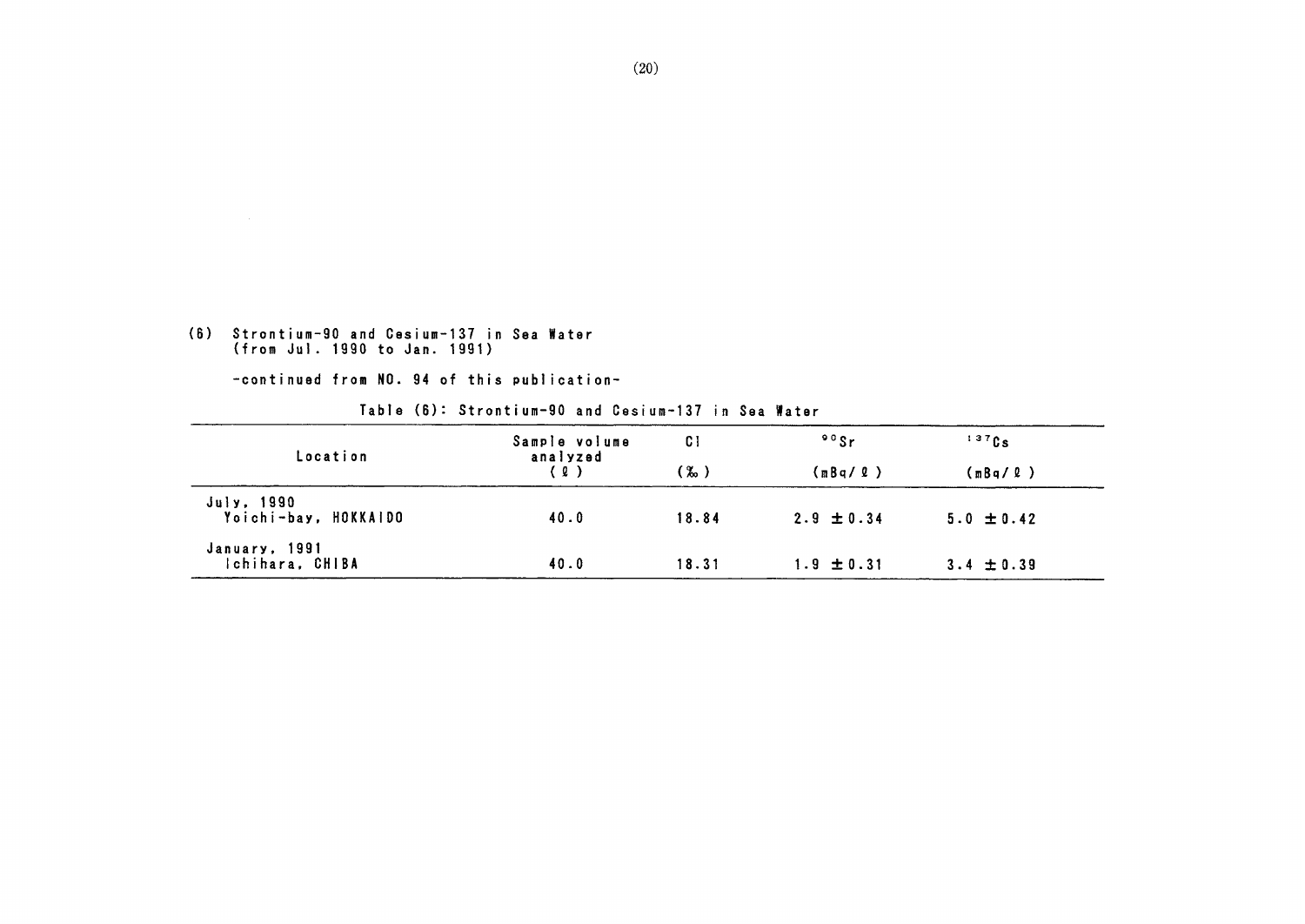## (7) Strontium-90 and Cesium-137 in Sea Sediments<br>(from May. 1990 to Jan. 1991)

#### -continued from NO. 94 of this publication-

#### Table (7): Strontium-90 and Cesium-137 in Sea Sediments

|                                                                                                                                      | Depth                              | 90Sr                                                                                             | 137Cs                                                                                   |
|--------------------------------------------------------------------------------------------------------------------------------------|------------------------------------|--------------------------------------------------------------------------------------------------|-----------------------------------------------------------------------------------------|
| Location                                                                                                                             | (m)                                | (Bq/kg·dried Soil)                                                                               | (Bq/kg·dried Soil)                                                                      |
| May, 1990<br>Mutsu, AOMORI                                                                                                           | 13.5                               | $0.00 \pm 0.12$                                                                                  | $0.27 \pm 0.084$                                                                        |
| July, 1990<br>Yoichi-bay, HOKKAIDO<br>Tokai-mura, IBARAKI<br>Niigata-Port, NIIGATA<br>lse-bay, AICHI<br>Moii-Port, FUKUOKA           | 13.0<br>7.0<br>19.0<br>21.5<br>8.0 | $0.000 \pm 0.057$<br>$0.000 \pm 0.088$<br>$0.00 \pm 0.11$<br>$0.13 \pm 0.11$<br>$0.16 \pm 0.093$ | $0.55 \pm 0.11$<br>$0.52 \pm 0.10$<br>± 0.16<br>2.0<br>± 0.25<br>5.3<br>2.8<br>± 0.19   |
| Kaseda, KAGOSHIMA                                                                                                                    | 14.0                               | $0.000 \pm 0.049$                                                                                | $0.38 \pm 0.11$                                                                         |
| August. 1990<br>Mutsu-bay. AOMORI<br>Matsukawaura, FUKUSHIMA<br>Odawa-bay, KANAGAWA<br>Osaka-Port, OSAKA<br>Yamaguchi-bay, YAMAGUCH! | 12.0<br>5.0<br>7.5<br>11.1<br>10.0 | $0.73 \pm 0.15$<br>$0.000 \pm 0.096$<br>$0.088 \pm 0.091$<br>$0.13 \pm 0.11$<br>$0.07 \pm 0.11$  | ± 0.31<br>8.3<br>$0.68 \pm 0.11$<br>$3 - 3$<br>± 0.20<br>6.3<br>± 0.27<br>± 0.22<br>4.1 |
| October, 1990<br>Kinnakagusuku-bay, OKINAWA                                                                                          | 13.3                               | $0.17 \pm 0.067$                                                                                 | $0.47 \pm 0.11$                                                                         |
| January, 1991<br>Ichihara, CHIBA                                                                                                     | 16.0                               | $0.27 \pm 0.11$                                                                                  | $4.5 \pm 0.23$                                                                          |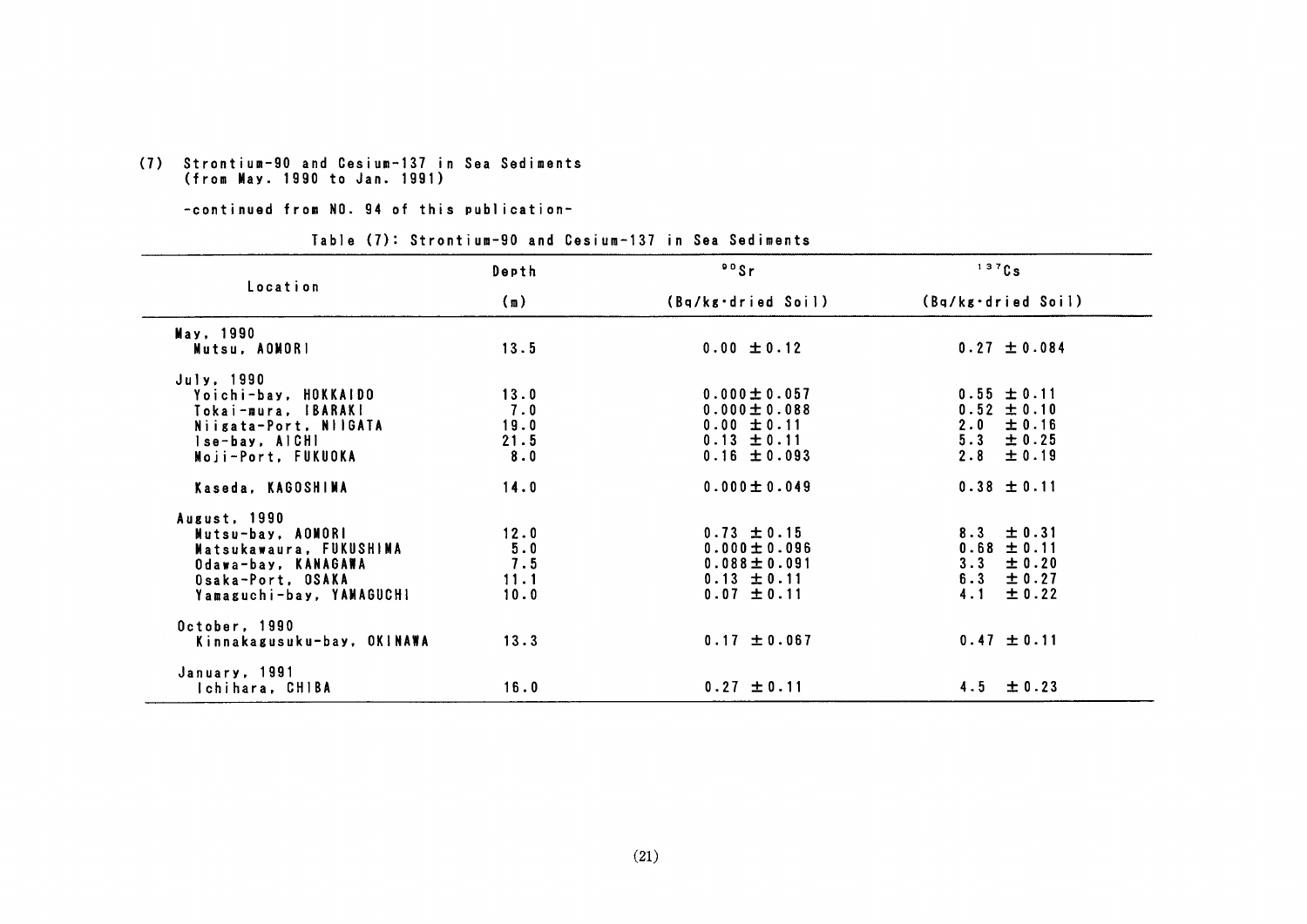



 $Fig. 1-1$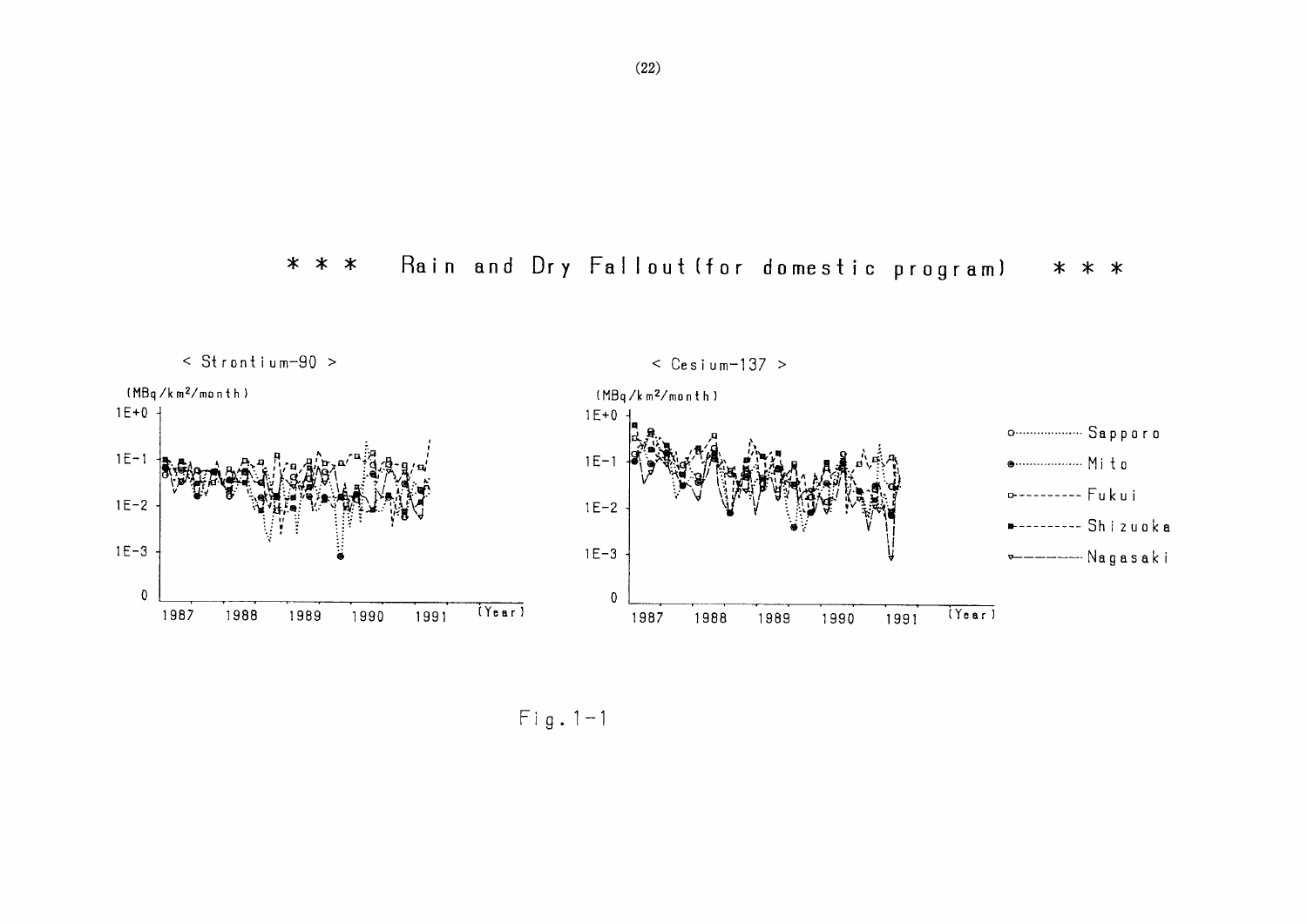



 $Fig. 1-2$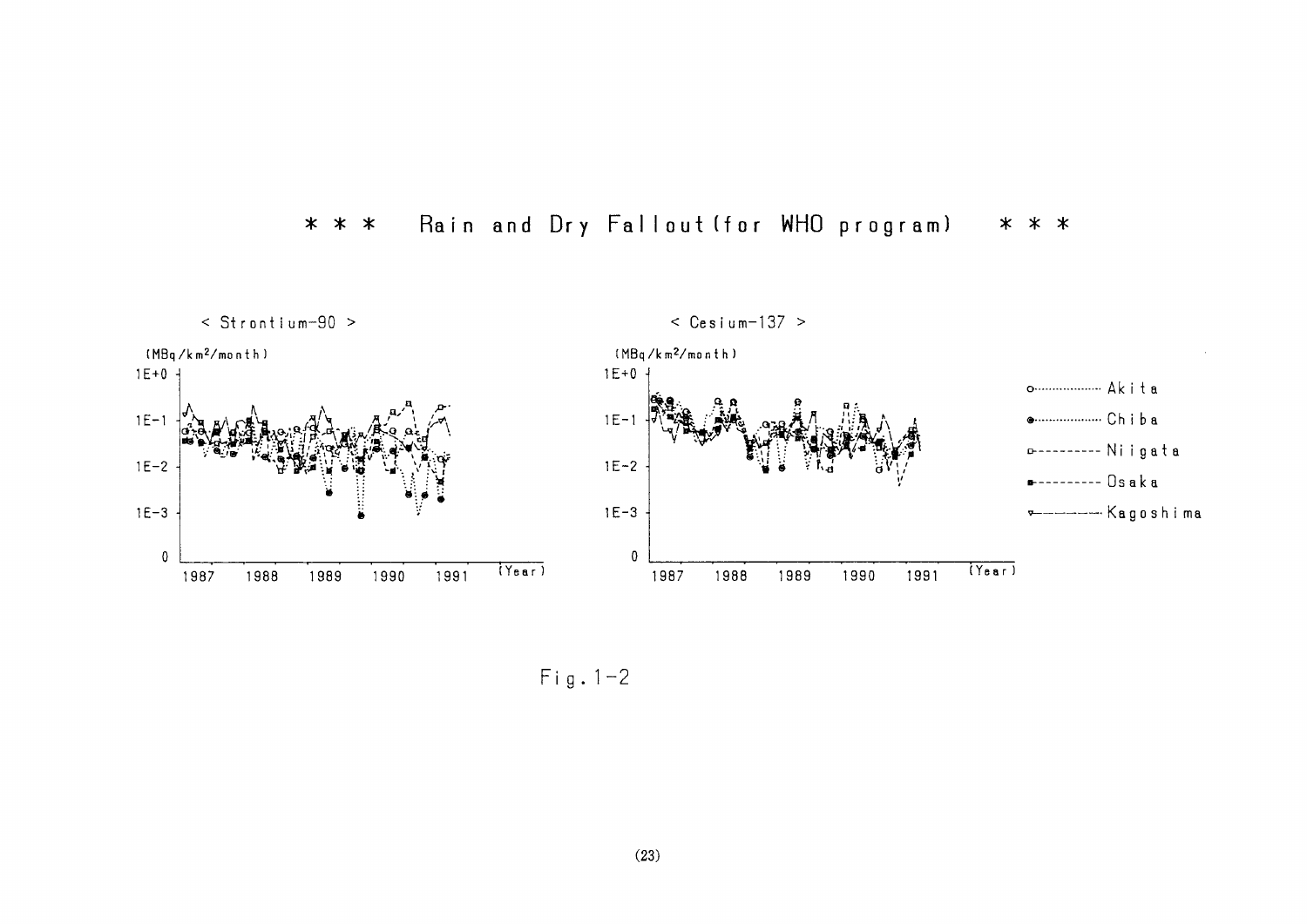Airborne Dust \* \* \* \* \* \*



 $Fig. 2$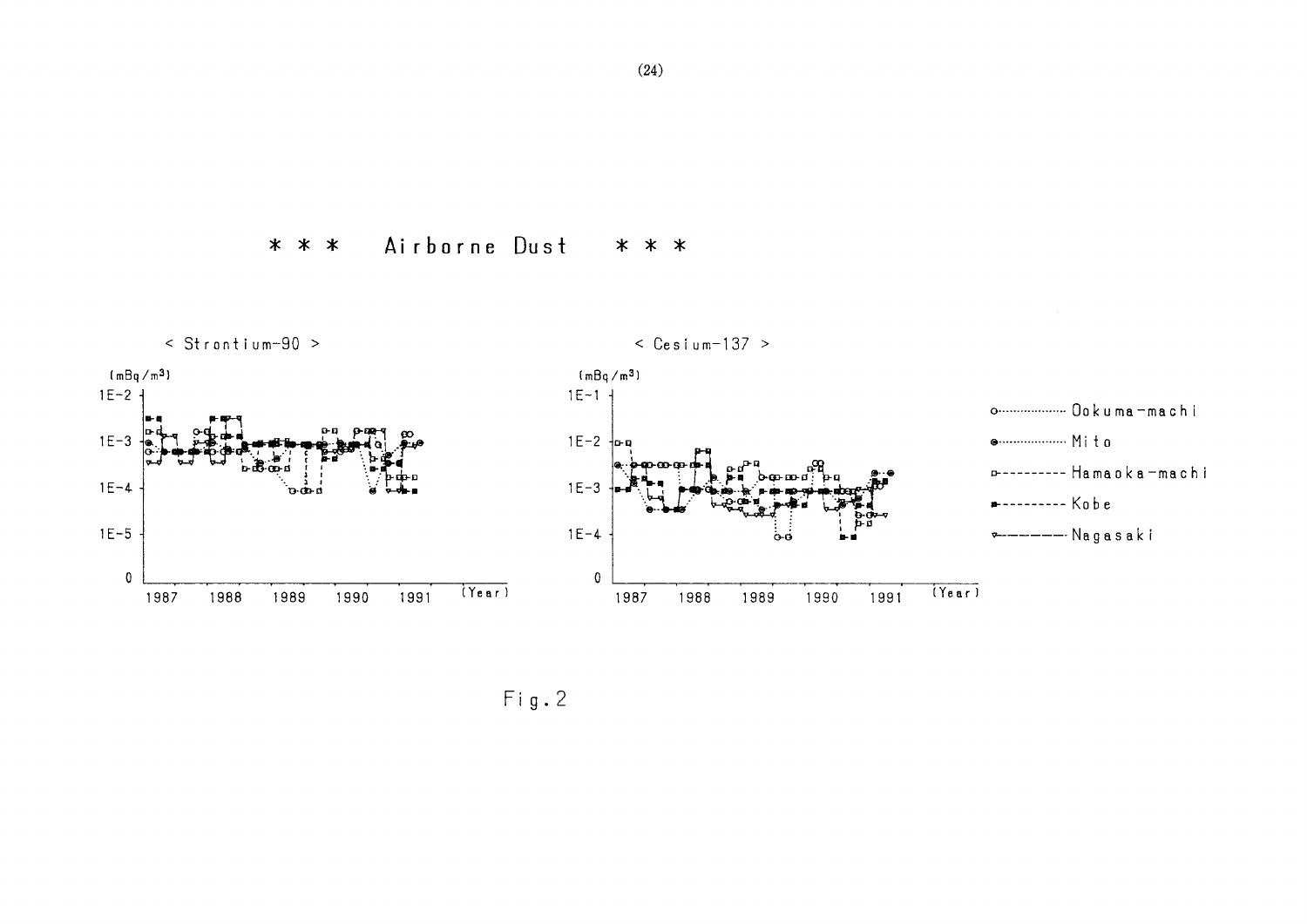### \* \* \* Tap water \* \* \*



Fi9.3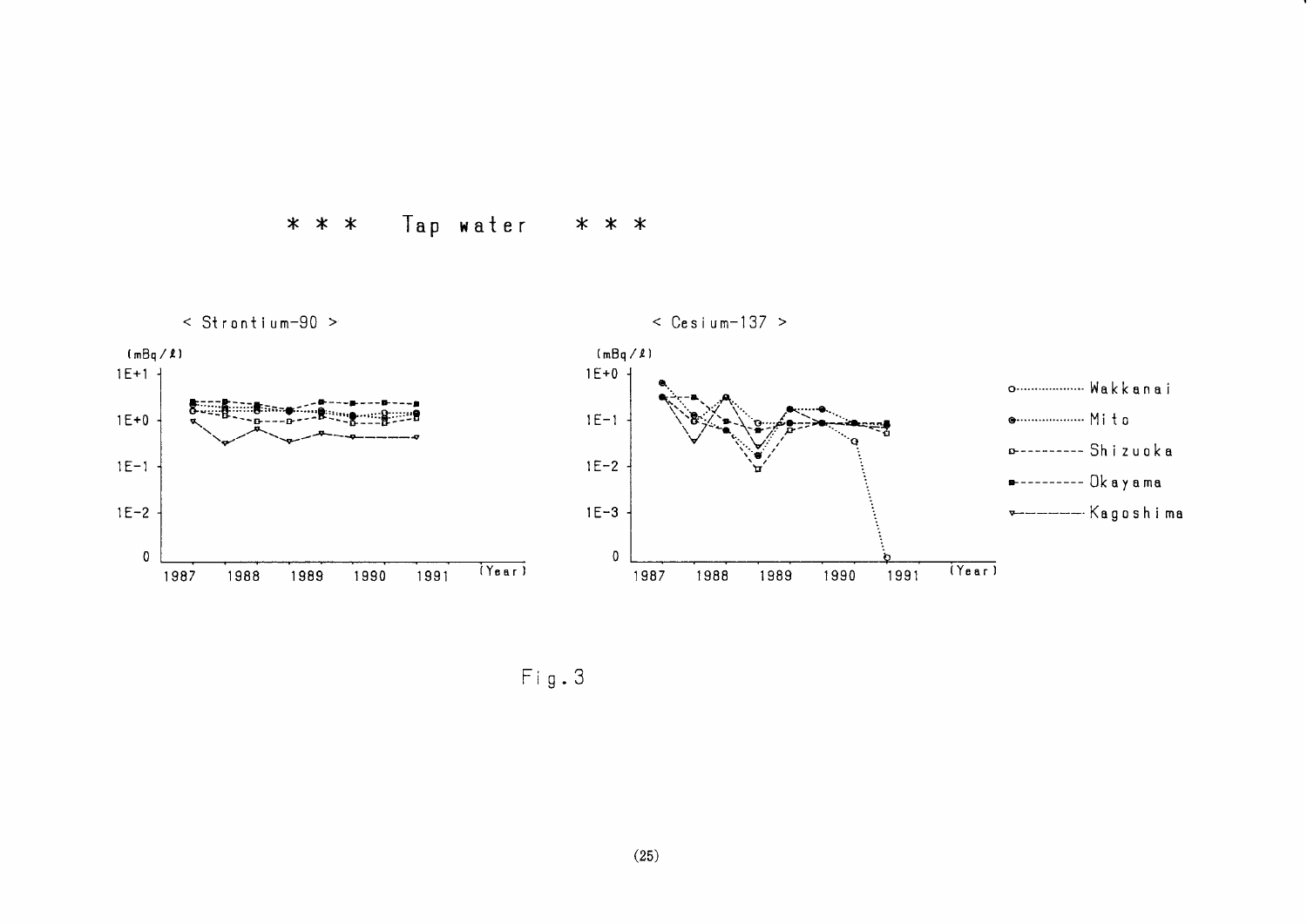\* \* \* Freshwater \* \* \*



Fig.4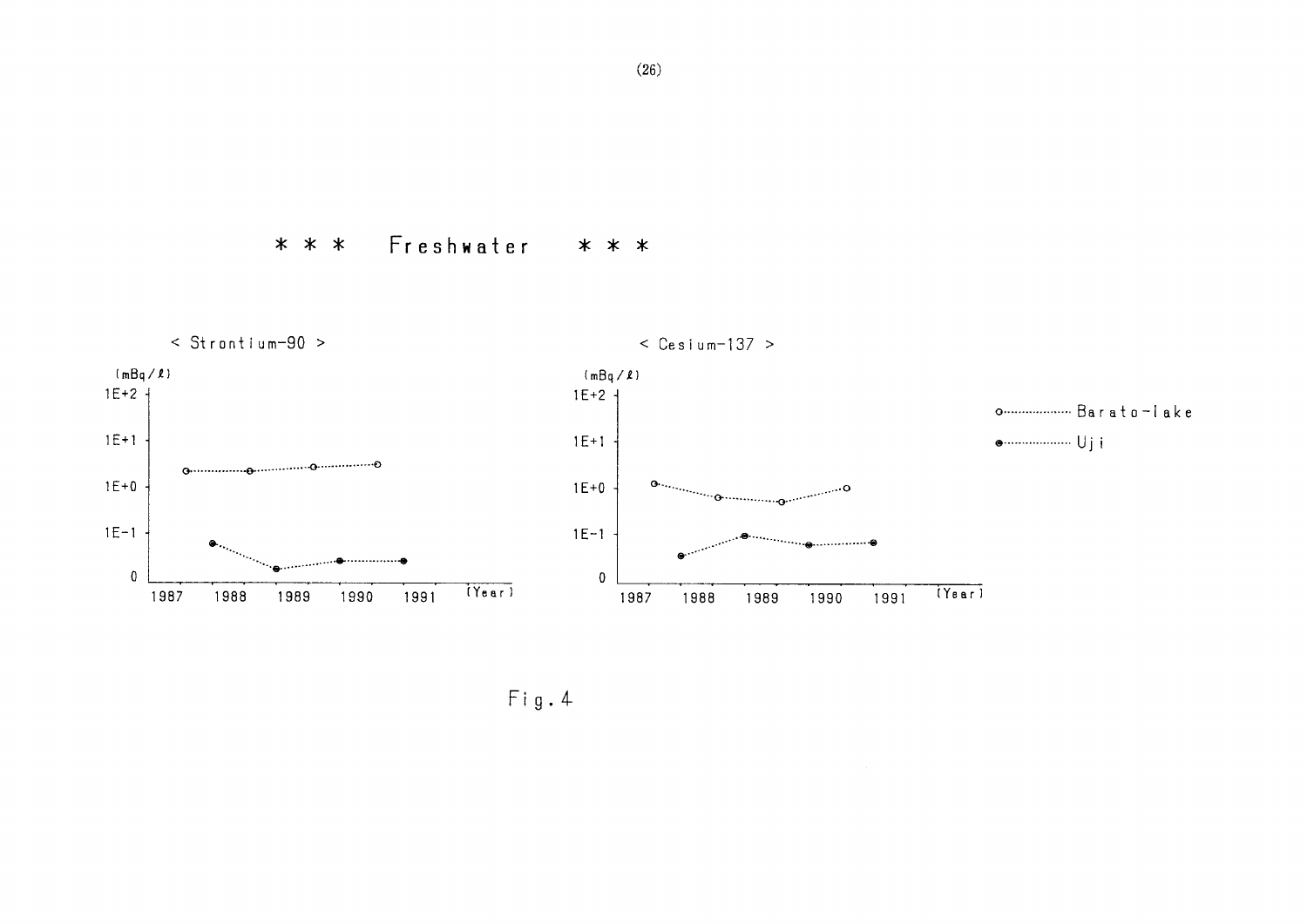Soil  $* * *$ \* \* \*



Fig. 5-1 (Sampling Depth 0-5cm)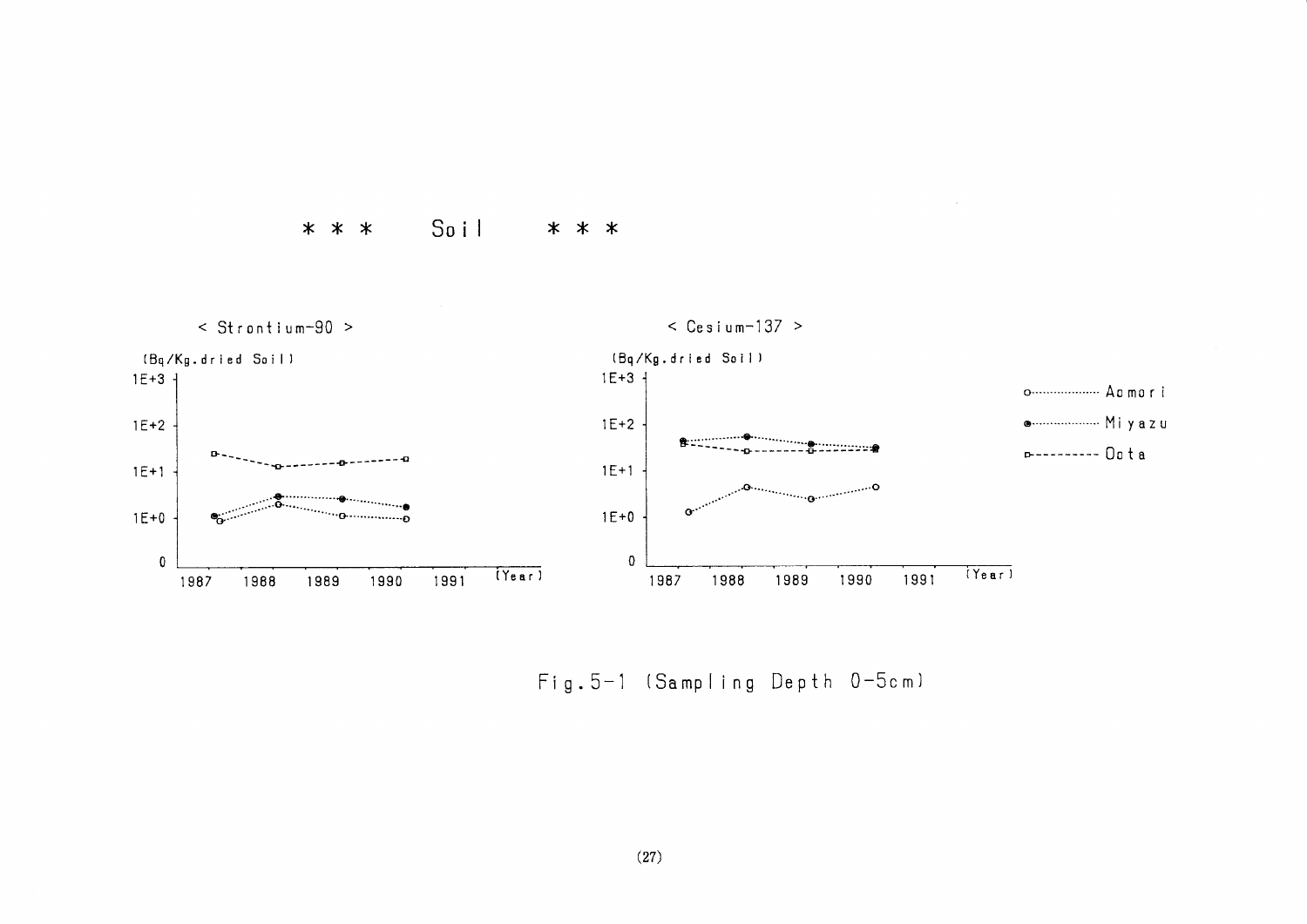Soil  $* * *$ \* \* \*



Fig. 5-2 (Sampling Depth 5-20cm)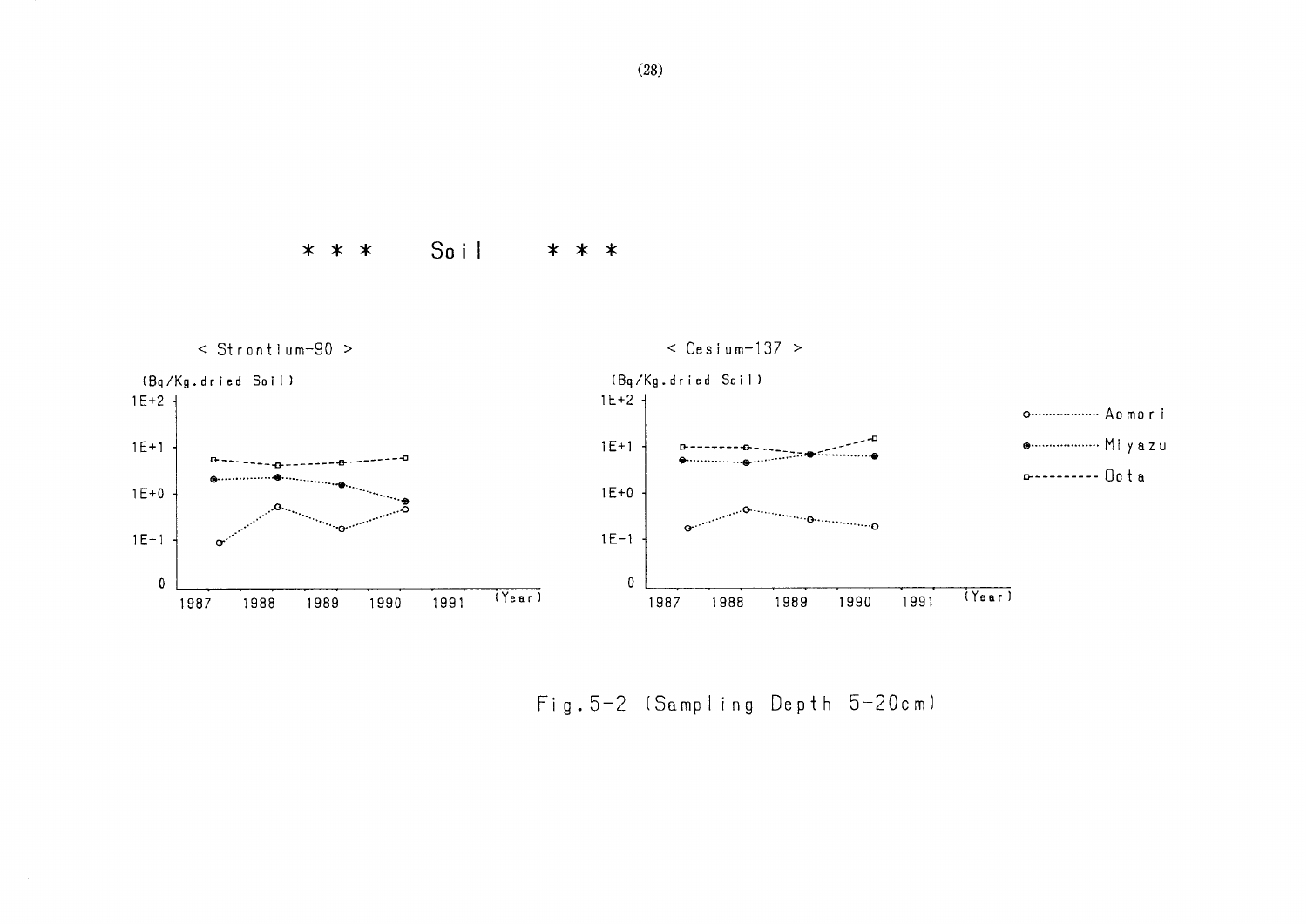



 $\ensuremath{\mathsf{Fig.6}}\xspace$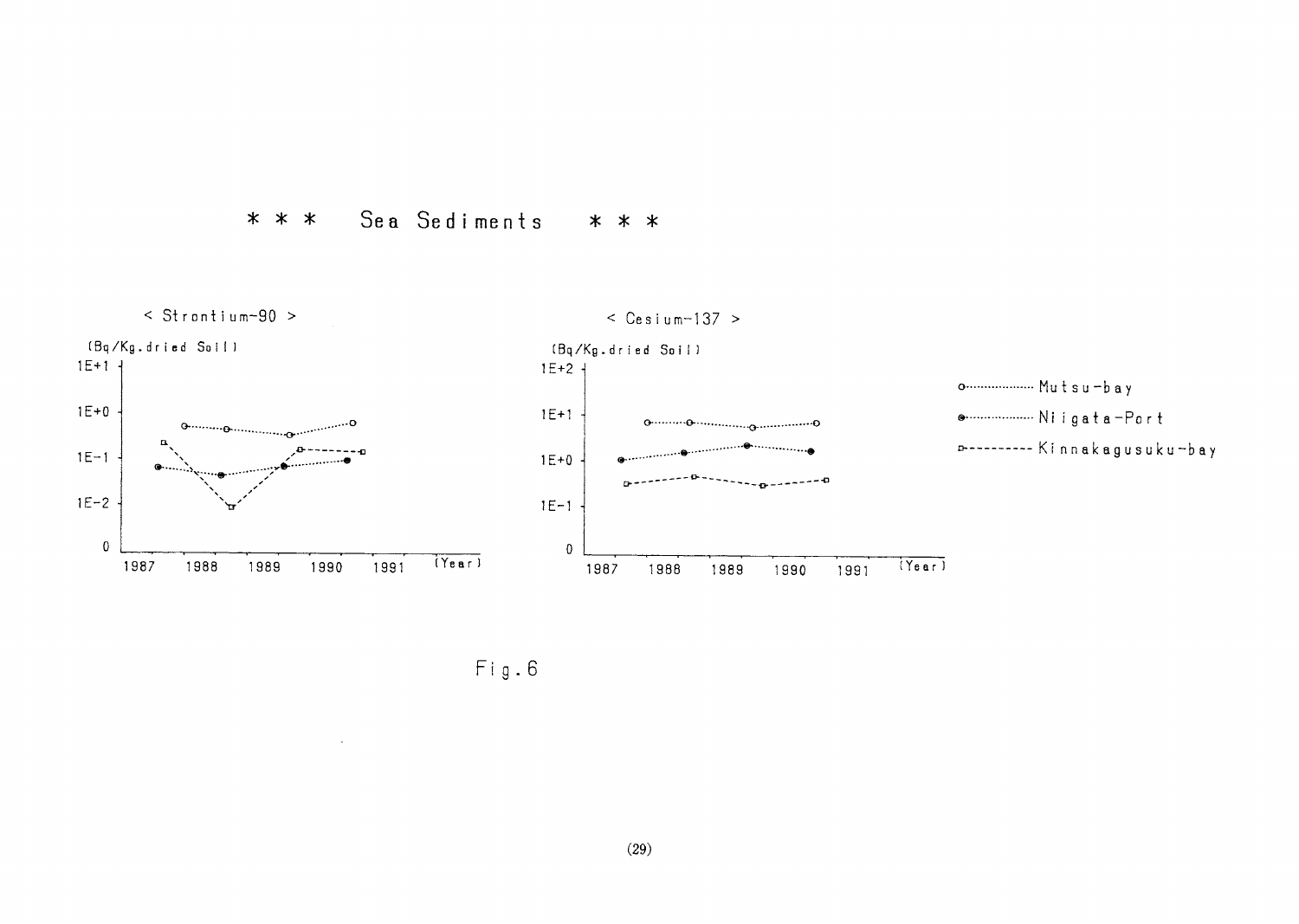Sampling Locations in Japan  $***$  $**$ 

| 1              | $\ddot{\phantom{a}}$ | Sapporo       |                 |                      | 23 : Tsu       |
|----------------|----------------------|---------------|-----------------|----------------------|----------------|
| 2:             |                      | Aomori        |                 |                      | 24 : Kyoto     |
| 3:             |                      | Morioka       |                 |                      | 25:0saka       |
| 4              |                      | ∴ Akita       | 26              |                      | : Tottori      |
| 5:             |                      | Sendal        | 27 <sub>2</sub> |                      | : Kabe         |
| 6              | $\sim$               | Yamagata      | 28              |                      | : Wakayama     |
| $\overline{7}$ | $\ddot{\cdot}$       | Fukushima     | 29              | $\ddot{\cdot}$       | Okayama        |
|                |                      | 8 : Niigata   |                 |                      | 30 : Matsue    |
| 9              | $\mathbb{R}$         | Mito          | 31              |                      | : Takamatsu    |
| 10:            |                      | Utsunomiya    | 32 <sup>2</sup> |                      | : Hiroshima    |
| $11^{-}$       | $\ddot{\cdot}$       | Chiba         | 33              |                      | : Kochi        |
|                |                      | 12 : Urawa    |                 |                      | 34 : Matsuyama |
| 13:            |                      | Shinjuku      | 35              | $\ddot{\cdot}$       | Yamaguchi      |
| 14             |                      | : Nagano      | 36              |                      | : Opita        |
| 15             |                      | ∶ Yokohama    | 37              |                      | : Fukuoka      |
|                |                      | 16 : Kouhu    | 38              |                      | ∶ Saga         |
|                |                      | 17 : Toyama   | 39              | $\ddot{\phantom{a}}$ | Miyazaki       |
|                |                      | 18 : Kanazawa | 40              | $\ddot{\phantom{a}}$ | Nagasaki       |
|                |                      | 19 : Shizuoka | 41              | $\ddot{\phantom{0}}$ | Kagoshima      |
|                |                      | 20 : Fukui    | 42 :            |                      | Naha           |
|                |                      | 21 : Nagoya   |                 |                      |                |
| 22 :           |                      | Ootsu         |                 |                      |                |
|                |                      |               |                 |                      |                |
|                |                      |               |                 |                      |                |